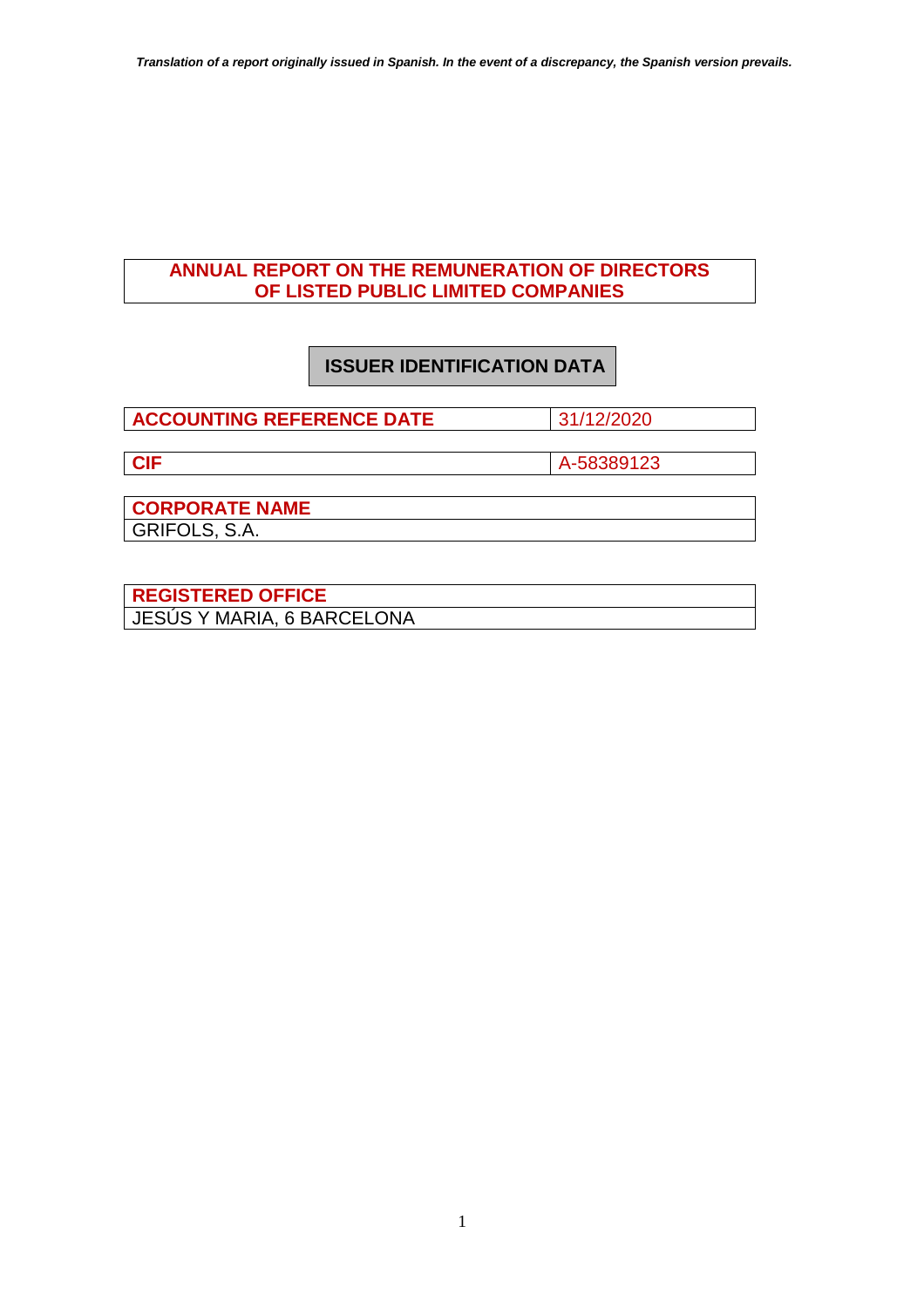## **A. COMPANY REMUNERATION POLICY FOR THE CURRENT FINANCIAL YEAR**

**A.1. Explain the remuneration policy for directors applicable to the current financial year. If relevant, certain information may be included by referring to the remuneration policy approved by the general shareholders' meeting, provided that the inclusion is clear, accurate and exact.** 

**Specific decisions must be detailed for the current financial year, both for the remuneration of the directors in their capacity as such and the performance of executive duties, which the board would have carried out in accordance with the provisions of the agreements signed with the executive directors, and also with the remuneration policy approved by the general shareholders' meeting.** 

**In any event, at least the following aspects must be reported:** 

- **Description of the procedures and governing bodies of the company involved in determining and approving the remuneration policy and its terms.**
- **Specify and, if appropriate, explain if similar companies have been taken into account to establish the company's remuneration policy.**
- **Inform if an external advisor has participated and identify it, if applicable.**

The directors' remuneration policy approved by the General Shareholders' Meeting held on 9 October 2020 is the remuneration policy applied for the current financial year (2021). The Company's remuneration policy aims to create value in Grifols, while seeking a way to manage risk in an adequate and prudent manner, to be in line with the interests of its shareholders, and to always strictly comply with the applicable best practices and any regulations on matters related to the remuneration of directors in listed companies. While the Annual Report on Remuneration for the financial year 2019, approved in February 2020 by the Board, mentioned that an increase in the remuneration received by the directors in their capacity as such, by those who chair the different Board committees, by the lead independent director and by the non-executive Chairman, would be proposed by the Board at the Ordinary General Shareholders' Meeting of the financial year 2020, finally, in 2020 the Board itself agreed not to submit such proposal to the General Shareholders' Meeting. Consequently, the remunerations have been maintained and no increase in the remuneration received by the directors has been approved in an exercise of prudence taking into account the situation caused by the global COVID-19 pandemic.

The new directors' remuneration policy approved at the aforementioned General Shareholders' Meeting is substantially the same policy as the one which has been in force during financial year 2017 to 2020 inclusive, and will be in force for the next three financial years following the year in which it is approved (that is, until 2023, included), unless expressly modified by the General Shareholders' Meeting. The policy, among other principles and foundations, seeks to remunerate directors in an appropriate manner in accordance with their dedication, qualification and effective responsibility, while endeavouring not to be an obstacle to their independence.

In accordance with the Company's Articles of Association, the General Shareholders' Meeting shall approve, at least every three years, and with a validity of three financials years following the year it is approved, the directors' remuneration policy, which shall necessarily determine the maximum amount of the annual remuneration to be paid to all the directors as such; the Board of Directors shall be in charge of its distribution among the board members. The duties and responsibilities of each director or their membership to Board committees shall be taken into account when allocating the amount. If the General Shareholders' Meeting agrees on the distribution of the annual remuneration among the members of the Board of Directors, then the resolution by the Board of Directors shall not be necessary. Thus, once the General Shareholders' Meeting approves the remuneration policy, the board members shall be entitled to obtain the remuneration determined by the Board of Directors following the provisions of the Articles of Association and other regulations and in accordance with the indications of the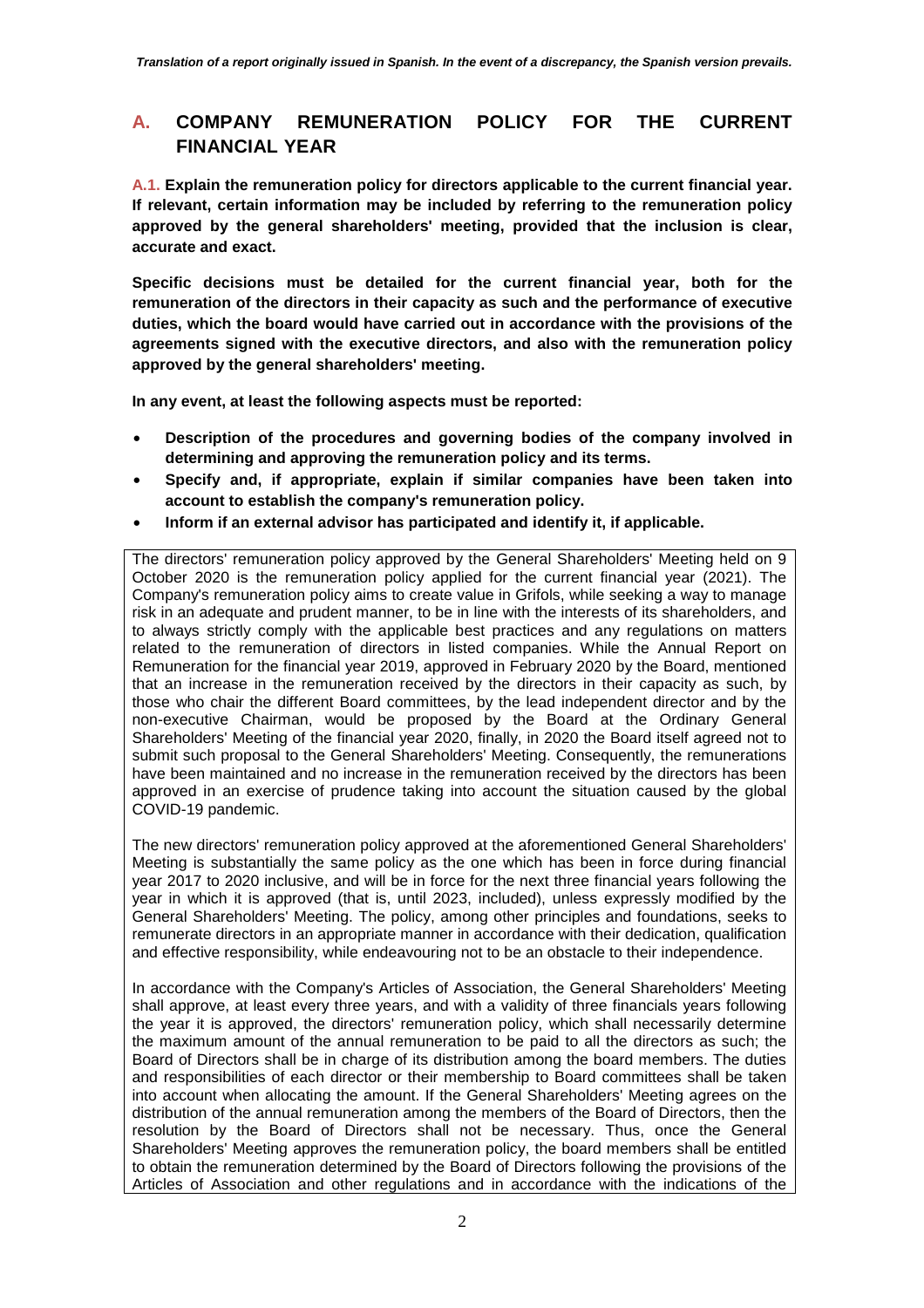Appointments and Remuneration Committee, ensuring that the remuneration is moderate based on market requirements.

The duties of the Appointments and Remuneration Committee include: (i) proposing to the Board of Directors the remuneration policy of the directors and general managers or anyone performing top-level management duties under the direct supervision of the Board, executive committees or executive directors, as well as the individual remuneration and other contractual terms regarding the executive directors, ensuring its fulfilment and (ii) periodically reviewing the payment programmes of executive officers, considering their adequacy and performance. The Appointments and Remuneration Committee met on 9 December 2020 to review the Company's remuneration policy to be applied in the current financial year. At the proposal of this Committee, the policy was previously reviewed by the Human Resources Department, which compared the policy followed by the Company with other similar companies, and was subsequently approved by the Board of Directors.

In accordance with Grifols' remuneration policy, in financial year 2020 an analysis was carried out on the external competitiveness of the remuneration package of all the Company's employees, including its directors and management members. This analysis was carried out with the aim of reviewing the adequacy of the remuneration levels and to ensure that these are in line with the market practices of other companies operating in the same sector and for similar levels of responsibility. The sources of information used for this analysis were different salary surveys carried out by an independent consultancy firm, Mercer LCC ("2020 Mercer Life Sciences Survey" and "2020 Mercer Total Remuneration Survey"). In Spain, the salary surveys used have been the ones carried out by the consultancy firm Willis Towers Watson ("2020 Pharmaceutical and Health Sciences Compensation Survey"). In North America the salary surveys used have been the ones carried out by the consultancy firm Randford ("Global Life Sciences" and "Global Sales Survey"). Based on this analysis, the Human Resources Department, the Appointments and Remuneration Committee and the Board of Directors came to the conclusion that, in general terms, Grifols' remuneration is moderate.

In order to determine the remuneration for the current financial year no external advice has been sought. In 2020, the external advisor Russel Reynolds carried out a comparative study of the remuneration received by the directors in their capacity as such, by those who chair the different Board committees, by the lead independent director and by the non-executive chairman. The conclusions of the analysis have led the Appointments and Remuneration Committee to propose to the Board of Directors, which approved them, certain modifications to the remuneration policy. However, as indicated, the Board finally agreed not to propose such modifications to the General Shareholders' Meeting in an exercise of prudence taking into account the situation caused by the global COVID-19 pandemic.

• **Relative significance of the variable remuneration components with respect to the fixed components (remuneration mix) and the criteria and objectives that have been taken into account in their determination, and to guarantee a suitable balance between the fixed and variable components of the remuneration. In particular, specify which actions have been taken by the company in relation to the remuneration system in order to reduce exposure to excessive risks and align it with the long-term objectives, values and interests of the company. This must include a reference to measures planned to guarantee that the remuneration policy addresses the company's long-term results, measures adopted in relation to the category of employees whose professional activities have a material impact on the risk profile of the entity and measures planned to prevent conflicts of interests, as appropriate.** 

**Also, specify if the company has established an accrual or consolidation period for certain variable remuneration concepts, in cash, shares or other financial instruments, a deferral period to pay amounts or deliver any financial instruments already accrued and consolidated, or if a clause has been agreed to in relation to reducing the differed remuneration not yet consolidated or that forces a director to return any amounts received, when such remunerations were based on data which was later proved to be inaccurate.**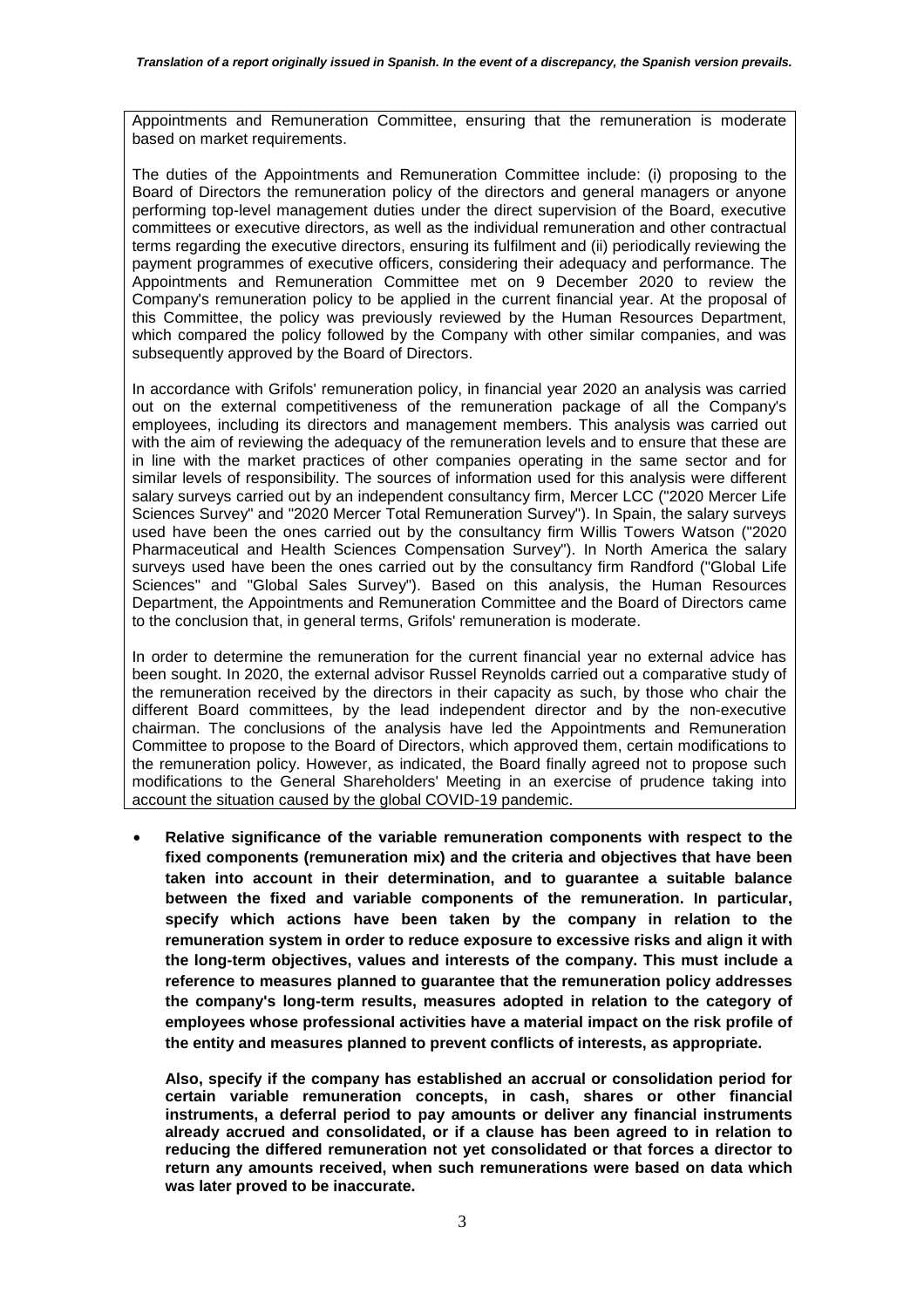Only the remuneration system of the executive directors consists of a fixed remuneration, which aims to reward the performance of executive duties, and a variable remuneration, which aims to reward the achievement of the objectives set out by the Company, as detailed below.

The Company's remuneration policy takes into account the long-term objectives of the Company, among other things, to reduce exposure to excessive risks, granting its top executives and its executive directors the possibility to obtain a variable amount in relation to their remuneration. Hence, the remuneration of the executive directors consists of a fixed amount and a variable amount, being possible for the latter to reach a maximum amount of 65% of the annual fixed remuneration, in accordance with the Company's current remuneration policy.

The remuneration of the executive directors is determined taking into account the remuneration paid to analogous roles in similar companies, based on the comparative analysis carried out by Grifols' Human Resources Department, as proposed by the Appointments and Remuneration **Committee.** 

On the other hand, the annual variable remuneration of the executive directors is determined taking into account the achievement of certain annual objectives, following the common practice of similar companies.

The objectives are established annually and are approved by the Appointments and Remuneration Committee, being linked to the performance of the Company's Group as a whole, as follows: (i) 70% to the consolidated and adjusted amount of the group's net earnings (adjusted EBIT Holding) and (ii) 30% to the adjusted EBIT of the four divisions (Bioscience, Diagnostic, Hospital and Bio Supplies). If the degree of accomplishment does not reach 90%, the right to receive this variable remuneration would not be accrued.

To determine the percentage to be applied to the variable remuneration, a series of ranges have been established based on the achievement of objectives related to the achievement of the EBIT. Based on the foregoing, subject to the achievement of the objectives, the variable remuneration may vary between 0% and a maximum amount of 65% of the annual fixed remuneration. Additionally, it is important to highlight that the participation of the executive directors in Grifols' shareholding is very relevant, and this circumstance, together with their stable permanence commitment in such shareholding, ensures that they are in line with the reduction of risks and the creation of value in the company in the long term.

The scheme calendar for the variable remuneration plan to be applied to the executive directors of Grifols is the following:

- At the end of February each year, the Board of Directors prepares the annual accounts corresponding to the previous financial year and identifies the percentage of objectives reached in order to pay the variable remuneration (bonus).
- In March each year, the executive directors decide which percentage of their variable remuneration (bonus) they want to receive in cash and which percentage in Company Class B shares. Executive directors may receive up to 50% of their variable remuneration in rights over Company Class B shares. The percentage of the variable remuneration (bonus) in cash shall be paid in March each year.
- Rights corresponding to Class B shares received as variable remuneration shall have a vesting period of two (2) years and one (1) day, at which time the Class B shares shall be delivered to the relevant executive directors.
- **Amount and nature of the fixed components that directors, in their capacity as such, are expected to accrue during the financial year**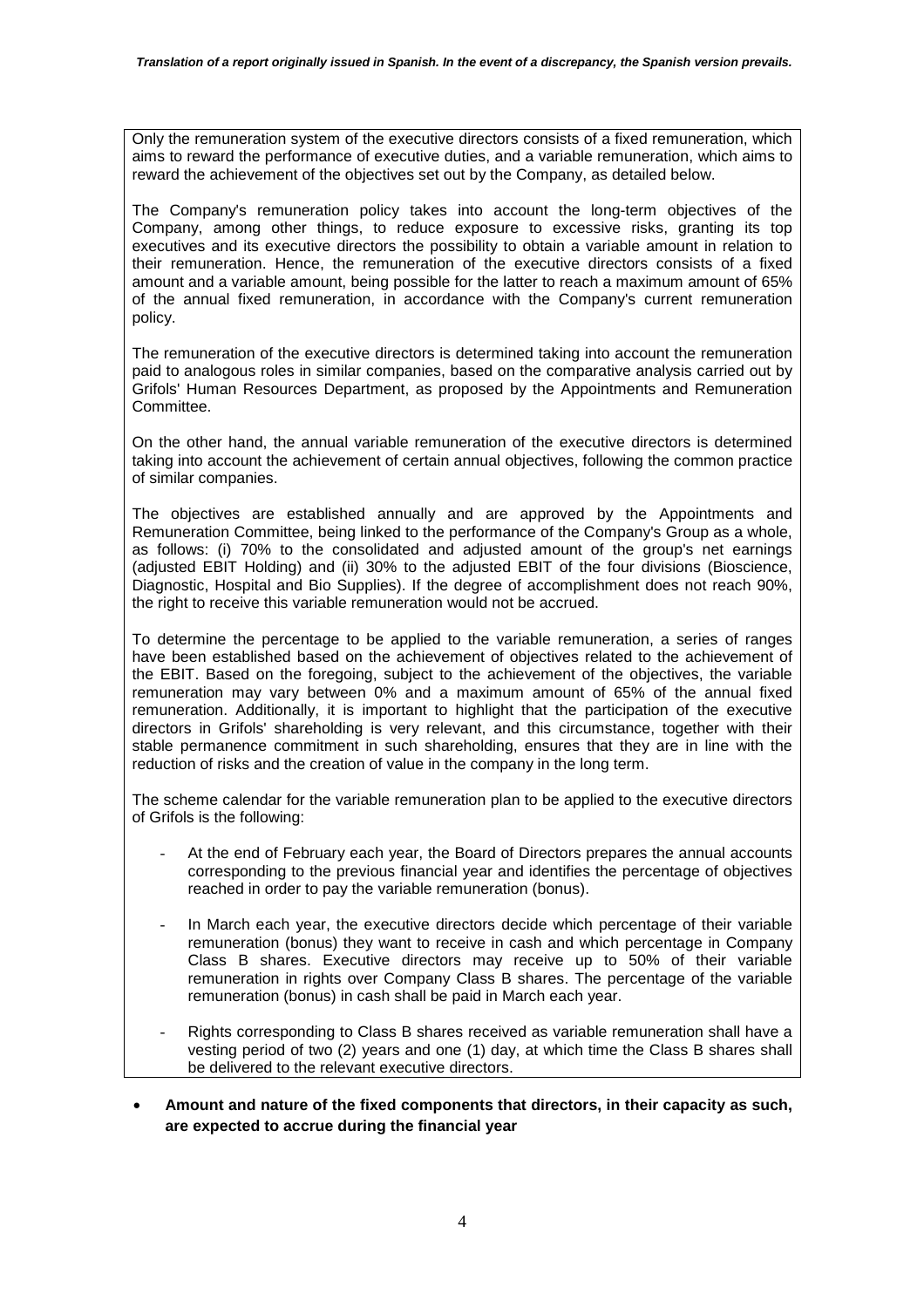In accordance with the remuneration policy approved at the Company's Ordinary General Shareholders' Meeting held on 9 October 2020, which is applicable for the next three financial years following the year in which it is approved (that is, until 2023, included), the amount of the annual fixed remuneration for the current financial year amounts to  $\epsilon$ 100,000 for each of the members of the Board of Directors who are non-executive directors, with the exception of those non-executive directors that are rendering professional remunerated services to the Company or the Group during such financial year.

Additionally, the directors that are members of any of the Board of Directors' committees (the Audit Committee, the Appointments and Remuneration Committee and the newly created Sustainability Committee) should each receive an additional gross annual remuneration of €25,000 as a result of having a heavier workload (thus, the total remuneration should amount to €125,000). Likewise, the directors that chair each Board of Directors' Committee should receive an additional €25,000 for performing their duties as chairperson (thus, the total remuneration should amount to €150,000). The lead independent director should receive an additional €50,000 for performing his duties (thus, his total remuneration should amount to €150,000). Under no circumstances, shall the remuneration of a non-executive director exceed €150,000 per year for the performance of his duties as director.

### *Non-executive Chairman*

The remuneration of the Chairman of the Board of Directors of the Company during the current financial year should be an annual fixed amount of €965,000 in accordance with the Company's remuneration policy. The Chairman's remuneration has been determined taking into account his proven experience as director and Chairman of the Company, in addition to his knowledge in the sector in which the Company operates.

When deciding Mr. Grifols Roura's remuneration, the additional duties that he shall perform, on top of those set out in the Capital Companies Act for the position of Chairman of the Board of Directors, were taken into account. In particular, but not limited to, these duties are related to (i) the internal functioning of the Board of Directors itself, (ii) in collaboration with the Chief Executive Officers, the encouragement to the Board of Directors in developing and ensuring that the appropriate strategy for Grifols is implemented by the executive team, (iii) the corporate governance, (iv) the composition and efficiency of the Board of Directors, and (v) the external representation of the Company. In addition, an analysis has been carried out to be in line with the remuneration that non-executive chairpersons receive in similar companies in terms of market capitalization and the sector in which they operate.

As stated above, while the Annual Report on Remuneration for the financial year 2019, approved in February 2020 by the Board, mentioned that an increase in the remuneration received by the directors in their capacity as such, by those who chair the different Board committees, by the lead independent director and by the non-executive Chairman, would be proposed by the Board at the Ordinary General Shareholders' Meeting of the financial year 2020, finally, in 2020 the Board itself agreed not to submit such proposal to the General Shareholders' Meeting. Consequently, the remuneration received by the directors in their capacity as such and which has been in force since 2012 has been maintained. Further, both the remunerations received by the directors who chair the different Board committees and by the lead independent director which have been in force since 2015 have been maintained, as well as the remuneration received by the non-executive Chairman which has been in force since 2016. No increase in the remuneration received by the directors has been approved in an exercise of prudence taking into account the situation caused by the global COVID-19 pandemic.

### • **Amount and nature of the fixed components that executive directors are expected to accrue during the financial year for performing executive duties**

During the current financial year (2021), there are two executive directors (the Co-Chief Executive Officers) who shall accrue an annual fixed remuneration arising from the employment (or, where applicable, commercial) relationship that they have with the Company.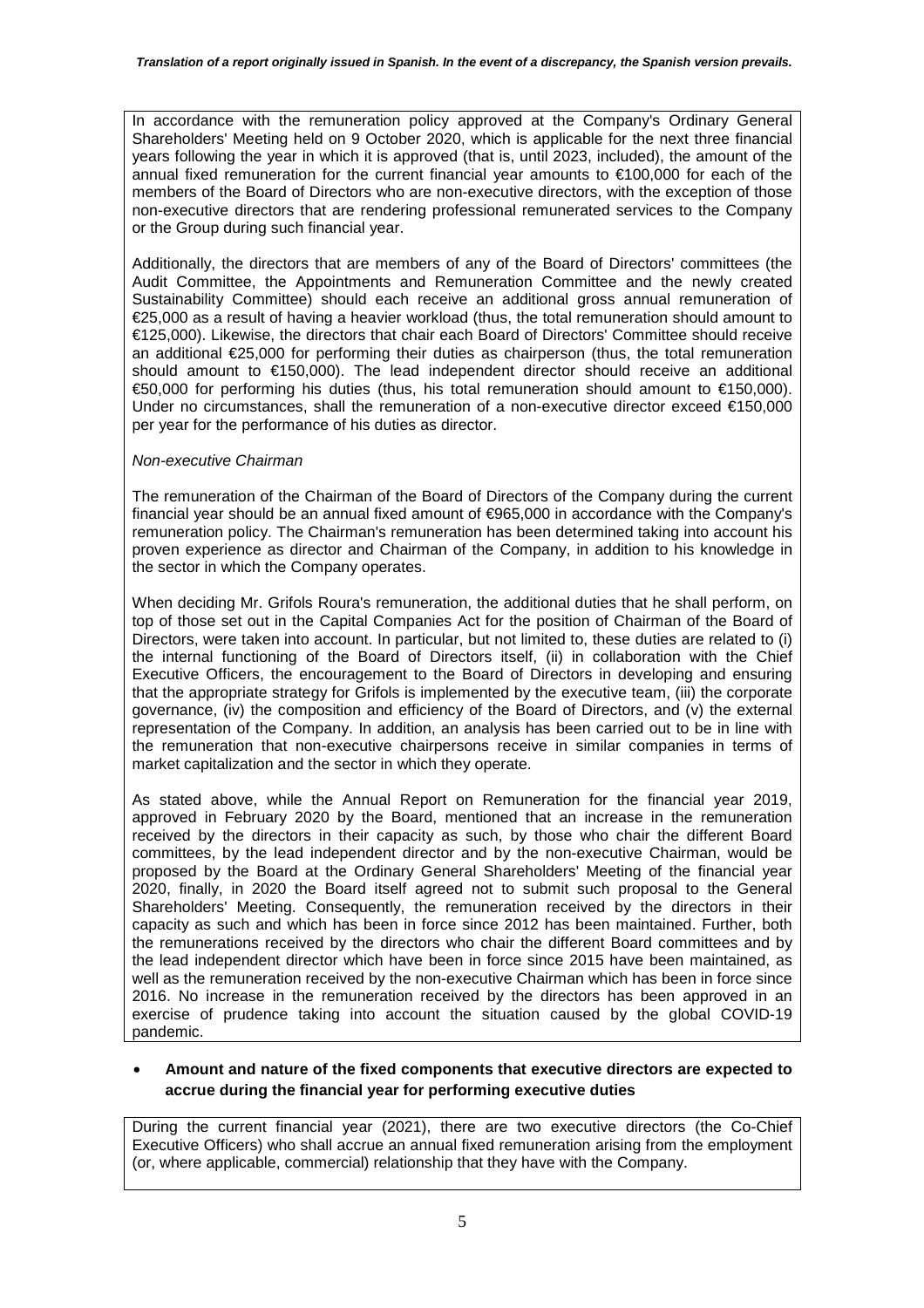The remuneration of the two Co-Chief Executive Officers has been determined taking into account the remuneration paid to analogous roles in comparable companies, based on the comparative analysis carried out by Grifols' Human Resources Department, as proposed by the Appointments and Remuneration Committee.

The amount of fixed remuneration for the current year is €895,000 for each of the Co-Chief Executive Officers. Such remuneration has not been increased compared to the previous financial year, due to the expenses' contingency plan implemented by the Company as a result of COVID-19.

• **Amount and nature of any remuneration concept in kind to be accrued during the financial year, including but not limited to any insurance policy premiums in favour of a director.**

*N/A* 

• **Amount and nature of the variable components, distinguishing between short and long term. Financial and non-financial parameters, including among these last ones, any social, environmental and climate change parameters, selected to determine the variable remuneration of the current financial year, an explanation on how these parameters are related to the performance of both the board member and the entity, as well as with their risk profile and methodology, necessary period and techniques to be used for determining, at the end of the financial year, the effective degree of accomplishment of the parameters used when designing the variable remuneration, explaining the applicable criteria and factors in terms of the required time and methods for verifying that the performance conditions or any other to which the accrual was linked to have been effectively met.** 

**Add the range in monetary terms of the different variable components based on the fulfilment of the established objectives and parameters, as well as specifying if there is a maximum monetary amount in absolute terms.** 

### A. Variable remuneration derived from the position of board member in its capacity as such

The directors do not receive variable remuneration for serving as members of the board. In accordance with article 20.bis of the Company's Articles of Association "The remuneration of the board members shall be a fixed amount".

Likewise, the non-executive Chairman does not receive variable remuneration either.

B. Variable remuneration derived from exercising executive duties

The variable component is received by board members that have the category of executive directors and, as such, have an employment relationship (or, where appropriate, a commercial relationship) with the Company. During the current financial year (2021), there are 2 executive directors that shall receive annual variable remuneration derived from their employment relationship (or, where appropriate, a commercial relationship) with the Company: the Co-Chief Executive Officers.

The percentage of the variable remuneration is established depending on the level of accomplishment of the Company's annual objectives, in accordance with common practices of similar companies for analogous roles with similar responsibility. Said objectives are determined annually and are approved by the Appointments and Remuneration Committee. The objectives are linked to the performance of the Group as a whole, as follows: (i) 70% to the consolidated and adjusted amount of the group's net earnings (adjusted EBIT Holding) and (ii) 30% to the adjusted EBIT of the four divisions (Bioscience, Diagnostic, Hospital and Bio Supplies).

It should be noted that, in accordance with the applicable scheme calendar for the variable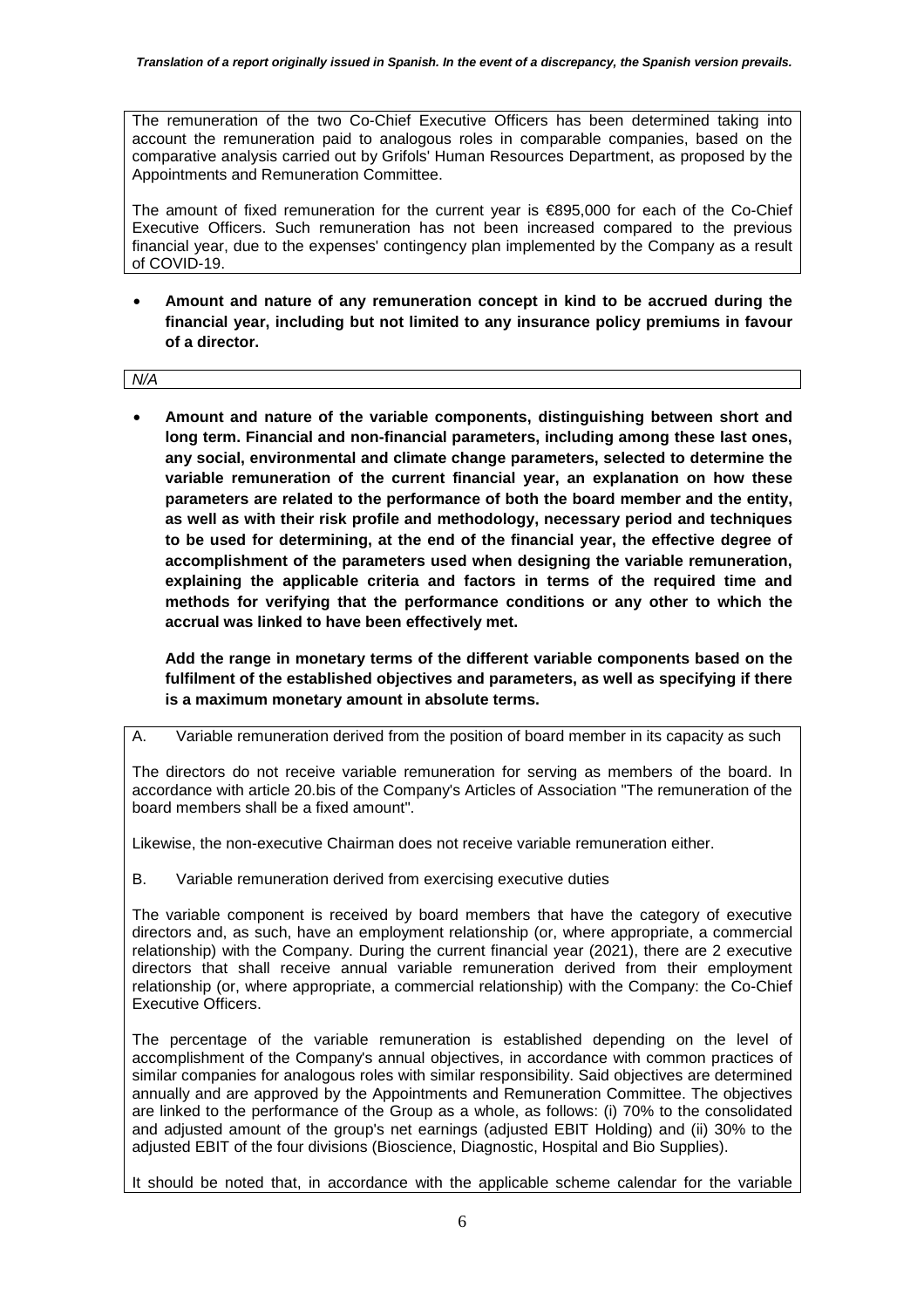remuneration of Grifols' executive directors described above, as of the date of this report, the Board of Directors has prepared the annual accounts for the financial year 2020, being therefore possible to already determine the degree of accomplishment of the objectives that give rise to the payment of the executive directors' variable remuneration, which will be payable in March 2021. The degree of accomplishment of the objectives set for has only reached a degree of accomplishment greater than 90% in the Diagnostic and Bio Supplies divisions. Therefore, in accordance with the applicable remuneration policy, the right to receive the variable remuneration would only have been accrued for an amount corresponding to 9.75% of the annual fixed remuneration (if all the objectives had been accomplished, the variable remuneration would have reached a maximum of 65% of the annual fixed remuneration). The executive directors will receive the corresponding part of this amount in March 2021, according to the scheme calendar explained above.

The EBIT shows the evolution of the Company's business, including all its business divisions, and more specifically the result it has obtained (before discounting interests and taxes). Therefore, it is considered as the most adequate metric to evaluate the executive directors' operating management of the Company. This parameter also facilitates the transparency of the variable remuneration system since it is published quarterly.

The variable remuneration can reach a maximum of 65% of the annual fixed remuneration. To determine the percentage to be applied to the variable remuneration, a series of ranges have been established based on the accomplishment of objectives related to achieving the EBIT. As mentioned above, this metric is considered the most adequate to evaluate the management of the executive directors, since it is the main indicator used to measure the Company's operating results. If 100% of the objectives are accomplished, the maximum percentage of 65% shall be automatically applied to determine the variable remuneration, since the targets related to the achievement of the EBIT are objective criteria.

It should be highlighted that the variable remuneration system of the Company's executive directors is in line with IBEX-35 practices. According to the annual report on the remuneration of board members of listed public limited companies for financial year 2019, the latest published by the CNMV, all IBEX-35 companies have in place formal plans concerning the short-term (annual) variable remuneration for executive directors. These plans have been generally based on internal parameters such as the evolution of operative results or the net profit of the Company. Finally, it should also be highlighted that Grifols does not have a longer-term remuneration system due to the fact that its executive directors are also shareholders. The executive directors hold a high number of shares of the Company, and this circumstance, together with their willingness to stay in the shareholding, ensures an alignment with the corporate interests of the Company and an intention to continue creating value in the Company on the long term, in line with the interest of Grifols' investors and shareholders.

• **The main features of the long-term savings systems. Among other information, specify the contingencies covered by the system, if it is by contribution or defined benefit, the annual contribution that has to be paid into the defined contribution systems, the benefits to which the beneficiaries are entitled to in defined benefits systems, the terms of consolidation of any economic rights in favour of the board members and its compatibility with any type of payment or indemnity for the resolution or early dismissal, or derived from the termination of the contractual relationship, in the terms agreed to, between the company and a board member.** 

**Specify if the accrual or consolidation of any of the long-term savings plans is related to the achievement of certain objectives or parameters related to the short or long-term performance of a board member.** 

N/A

• **Any type of payment or compensation due to termination or early dismissal or derived from the termination of the contractual relationship in the terms agreed between the company and a board member, regardless of the board member**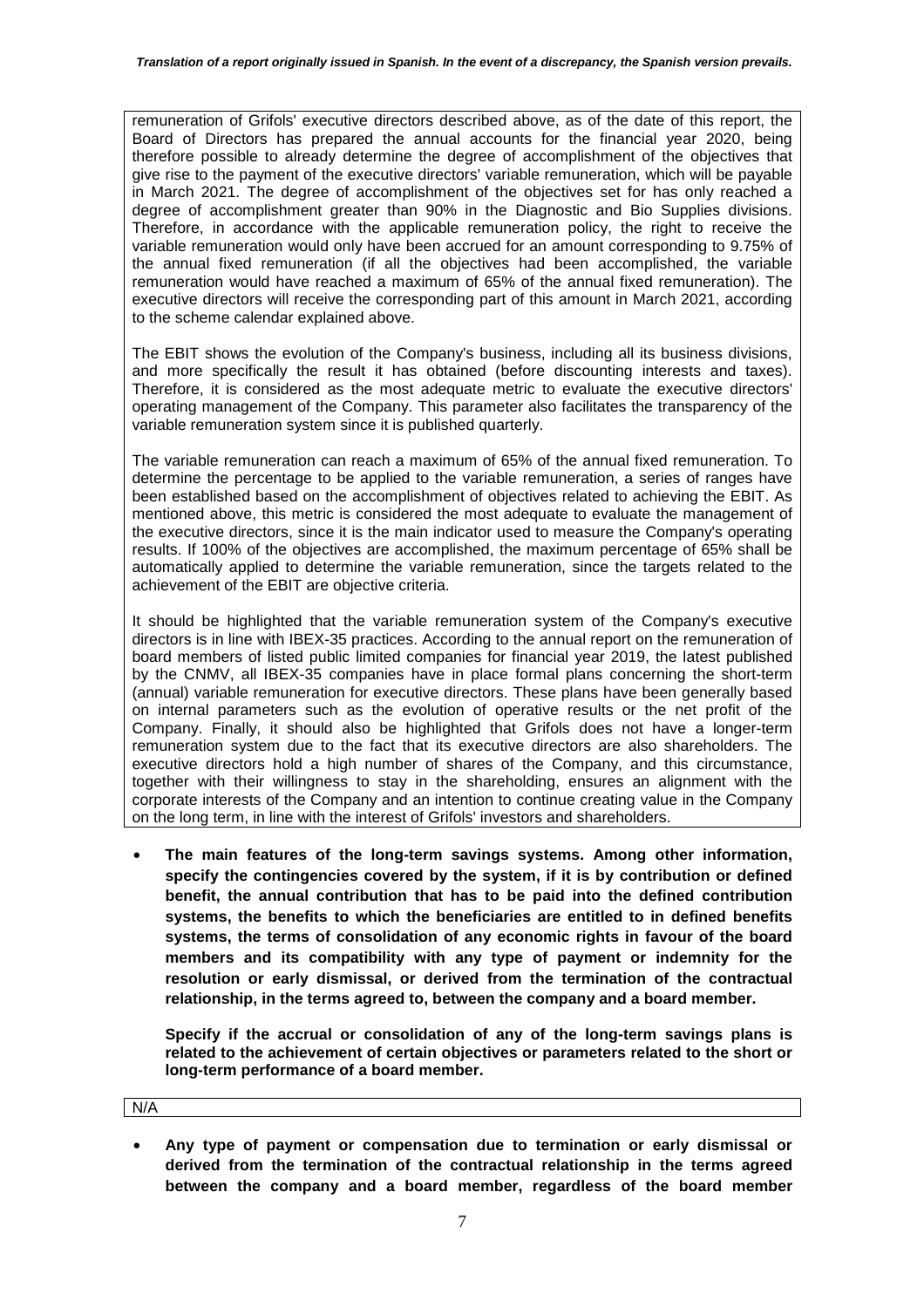**resigning or being dismissed by the company, as well as any other agreed arrangements, such as exclusivity, post contractual non concurrence and permanency or loyalty, which would give a board member a right to any type of consideration.**

#### Explained in next section.

• **Specify the conditions that must be maintained in the contracts of those who carry out executive duties such as executive directors. Among others, inform about the duration, the limits of compensation amounts, permanency clauses, notification periods, as well as the payment as a replacement of the notification period referred to above, and any other clauses related to contractual bonuses, compensation or golden parachute as a result of the early termination or termination of the contractual relationship between the company and an executive director. Include, among others, any arrangements of non-concurrence, exclusivity, permanency or fidelity, and post contractual non-competence, unless already explained in the above section.** 

The contracts of the 2 executive directors are standard contracts, as they do not include any particularities beyond those normally included in this type of contracts. Without detriment to the foregoing, said contracts include clauses of change of control, pursuant to which, in the event of a change of control, the executive directors may either decide to stay in the Company or terminate their relationship with it. In the latter case, they are entitled to a severance payment equivalent to 5 years of salary. This compensation would only apply in case a change of control occurs. The compensation in case of termination due to the Company's will or due to a change in the general management of the Company would be equivalent to 2 years of salary, which is in line with termination compensations established in similar companies.

Takeover indemnities (termination payments in case of change of control) are calculated on the basis of 5 years, and these are lower (in absolute terms) than the termination payments of many companies, which calculate such concept on the basis of 2 years, but could lead to the payment of a higher amount. This is due to the fact that the remuneration of Grifols' top managers is moderate, especially when compared in terms of stock exchange capitalization. It is worth noting that the remuneration of the executive directors is lower than the average of the IBEX-35 companies. Furthermore, the amount is considered reasonable given that the contracts include non-competition clauses for a period of 1 year. Additionally, the characteristics of the hemoderivatives industry in which the company operates, and which has 3 main players, has led Grifols adopting a specific policy on termination payments.

On the other hand, the contracts signed by the executive directors set out a post-contractual non-compete obligation. Such clause entails that once the relevant contract is terminated, and during a period of 1 year, they may not render services in companies of similar nature to that of the Company.

Likewise, the contracts of the 2 executive directors set out that the Company shall be entitled to claim the return of the variable remuneration previously paid, in the event that (i) the performance results required for its accrual were not achieved, or (ii) it had been paid based on data that was later proved to be inaccurate.

• **The nature and estimated amount of any other supplementary payment to be accrued by the directors during the current financial year as payment for services provided different from those inherent to their position.**

*N/A*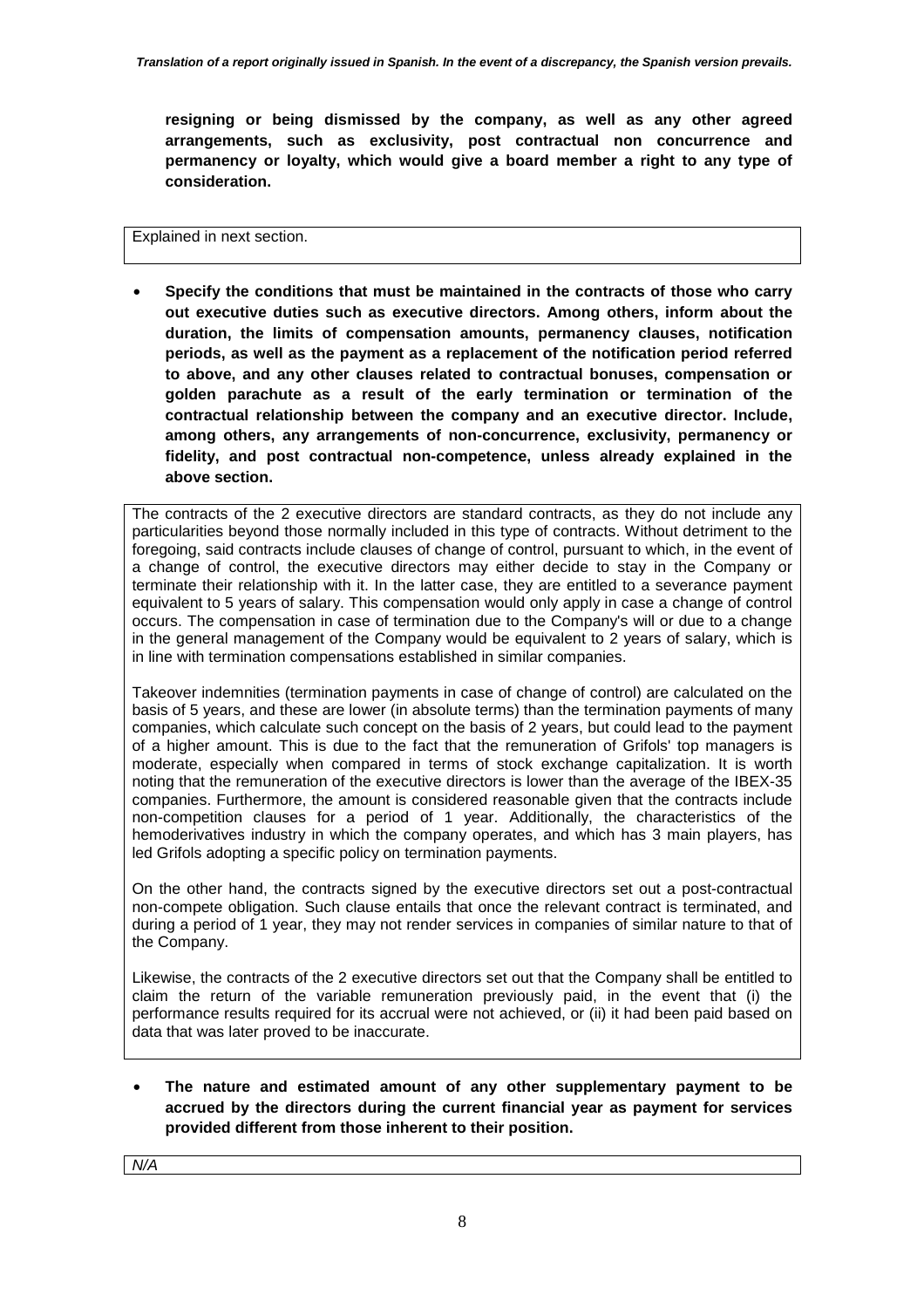• **Other remuneration concepts such as those arising from the company granting any advance payments, loans, warranties or other remunerations.** 

| N/A |  |  |
|-----|--|--|
|     |  |  |

• **The nature and estimated amount of any other supplementary payment not included in any of the above sections, regardless of it being satisfied by the company or another entity of the company group, and which shall be accrued by the directors during the current financial year***.* 

*N/A*

**A.2. Explain any relevant change in the remuneration policy being applied to the current financial year resulting from:** 

- **A new policy or amendment to the policy approved by the General Shareholders' Meeting.**
- **Relevant changes in specific decisions established by the board for the current financial year related to the remuneration policy in force in respect of those applied during the preceding financial year.**
- **Proposals that the board of directors agreed to submit to the general shareholders' meeting, to which this annual report shall be submitted, and which the board recommends applying to the current financial year.**

The Ordinary General Shareholders' Meeting, approved on its meeting held on 9 October 2020 the remuneration policy to be applied to the financial years 2021, 2022 and 2023.

While the Annual Report on Remuneration for the financial year 2019, approved in 21 February 2020 by the Board, mentioned that an increase in the remuneration received by the directors in their capacity as such, by those who chair the different Board committees, by the lead independent director and by the non-executive Chairman, would be proposed by the Board at the Ordinary General Shareholders' Meeting of the financial year 2020, finally, both the Appointments and Remuneration Committee and the Board agreed not to submit such proposal to the General Shareholders' Meeting and the remunerations in force during the previous three financial years were therefore maintained.

In line with the above, the Appointments and Remuneration Committee has deemed it appropriate to maintain the amounts of the current remuneration policy and only modify, with respect to executive directors and their variable remuneration, the parameter for determining the achievement of the Company's objectives, which will now be linked as follows: (i) 70% to the consolidated and adjusted amount of the group's net earnings (adjusted EBIT Holding) and (ii) 30% to the adjusted EBIT of the four divisions (Bioscience, Diagnostic, Hospital and Bio Supplies). Thus, the Remuneration Policy, except for the above and for some improvements and corrections to the wording proposed by the Appointments and Remuneration Committee, is substantially the same policy approved by the Ordinary General Shareholders' Meeting of Grifols on 26 May 2017 and which has been in force during the financial years 2018, 2019 and 2020.

**A.3. Add the direct link to the document containing the company's current remuneration policy, which must be accessible through the company's webpage.** 

Microsoft Word - 008. Política de remuneraciones de los consejeros (EN).DOCX (grifols.com)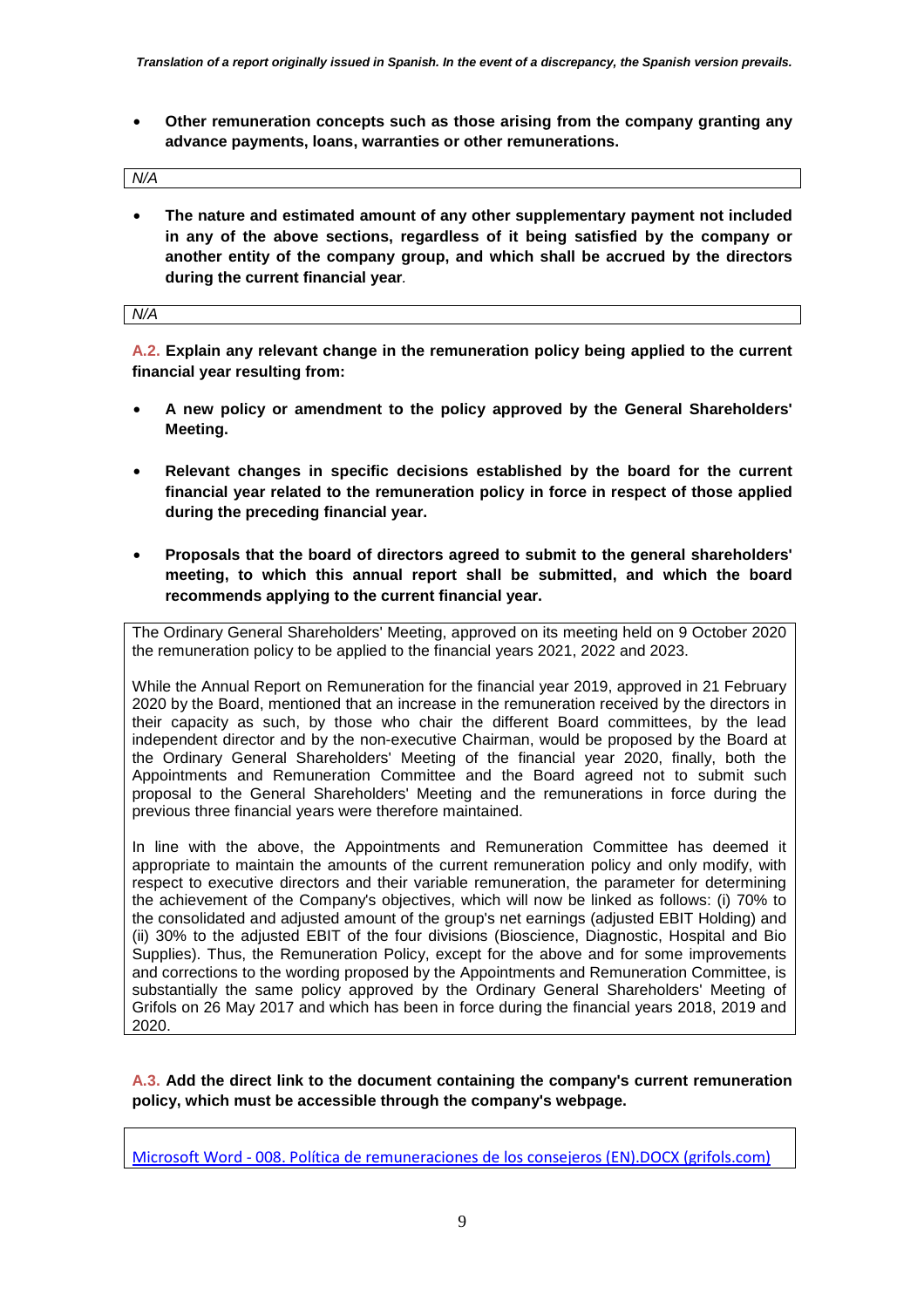**A.4. Taking into account the information provided in section B.4, explain how the company has taken into account the vote of the shareholders during the general shareholders' meeting in which the previous year's annual remuneration report was voted on a consultative basis** 

The Company has analysed the shareholders' vote at the last General Shareholders' Meeting, as well as the different comments received by the proxy advisors, in order to introduce improvements to align itself with the interests of its stakeholders. Grifols maintains a direct and continuous interaction with its shareholders and proxy advisors and internally analyses all the comments and suggestions received. It should be noted that Grifols hires the services of the international consulting firm Morrow Sodali on corporate governance issues on an annual basis.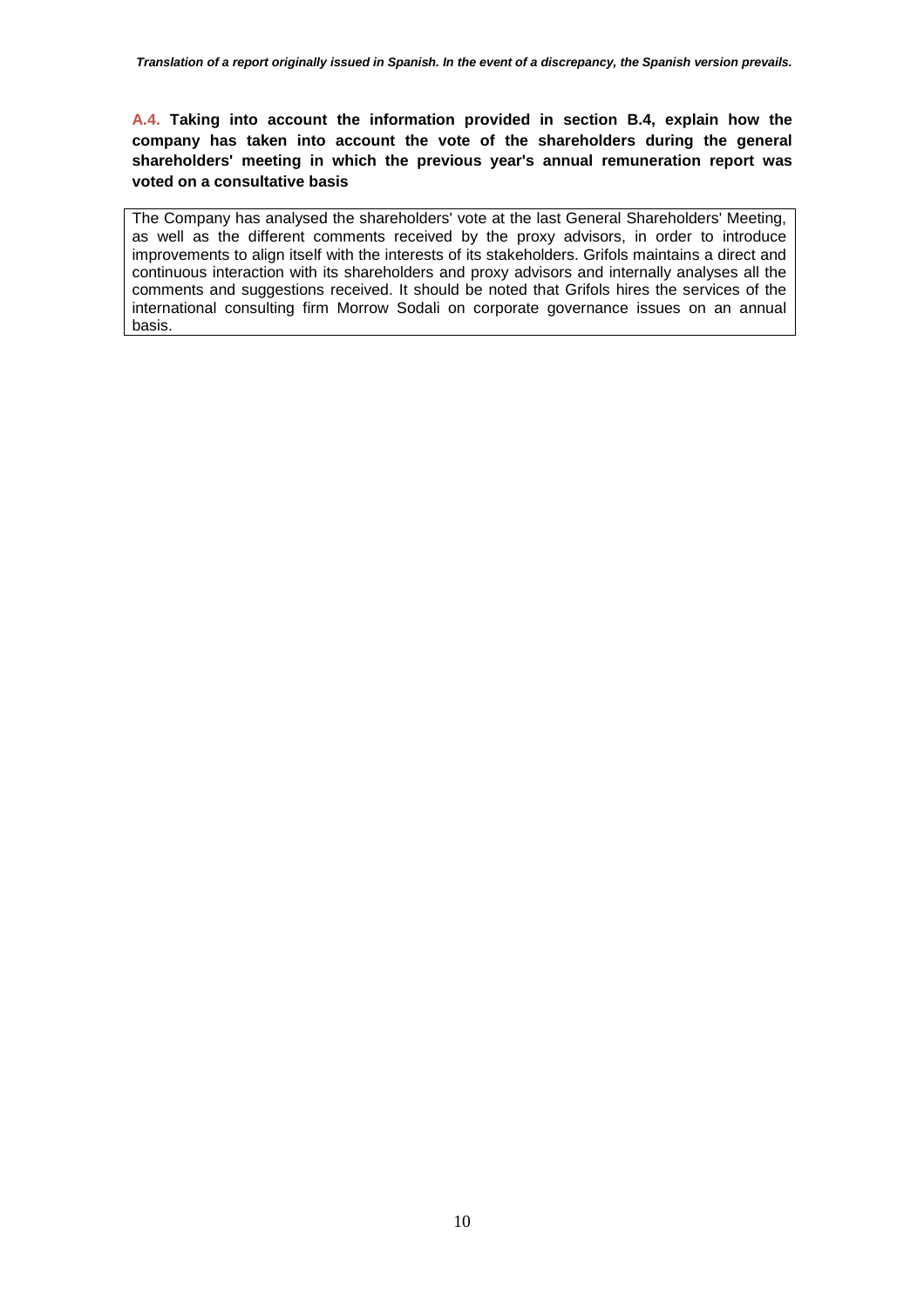# **B. GLOBAL SUMMARY OF HOW THE REMUNERATION POLICY WAS APPLIED DURING THE FINANCIAL YEAR ENDED 31/12/2020**

**B.1. Explain the process that has been followed to apply the remuneration policy and to determine the individual payments shown in section C of this report. This information will include the role of the remuneration committee, the decisions taken by the board of directors and, where appropriate, the identity and the role of any external advisors whose services have been used to apply the remuneration policy of the financial year ended.** 

The Company's remuneration policy applied during the financial year ended 31 December 2020 is the one approved by the Company's Ordinary General Shareholders' Meeting held on 26 May 2017.

Regarding the process followed to apply the Company's remuneration policy to the financial year ended 31 December 2020, it should be highlighted that the Appointments and Remuneration Committee met on 13 December 2019 to review the Company's remuneration policy for financial year 2020. Following the proposal of the Appointments and Remuneration Committee, the policy was previously reviewed by Grifols' Human Resources Department, which compared the policy applied by the Company to that of similar companies, and was subsequently approved by the Board of Directors.

The comparative analysis carried out by the Human Resources Department was based on selecting a number of comparable companies listed in the main index of the Spanish stock market, the IBEX-35; and hence, included the principal Spanish companies taking into account their size, international presence and main features, as well as the companies related to the plasma industry. On the basis of this analysis, the Human Resources Department, the Appointments and Remuneration Committee and the Board of Directors, concluded at that time that Grifols' remuneration policy was moderate and adequate.

Likewise, during the meeting of the Board of Directors, held on 13 December 2019, the Human Resources Department explained to the board members the remuneration policy applied to the executive directors, and such policy was unanimously approved.

**B.2. Explain the different actions taken by the Company in relation to the remuneration system and how they have contributed to reduce exposure to excessive risks and align it with the long-term objectives, values and interests of the Company. This is to include a reference to the following: measures approved in order to ensure that the accrued remuneration has taken into account the company's long-term objectives, measures to establish a suitable balance between the fixed and variable components of the remuneration, measures adopted in relation to the categories of personnel whose professional activities have a material impact on the company's risk profile, and measures adopted to prevent conflicts of interest, if applicable.** 

As explained in section A1 above, the Company's remuneration policy takes into account the long-term financial and management objectives of the Company, among other things, to reduce exposure to excessive risks, granting its senior executives and its executive directors the possibility of obtaining a variable amount in relation to their remuneration. Therefore, the remuneration of the executive directors consists of a fixed amount and a variable amount, with the latter being able to reach a maximum amount of 65% of the annual fixed remuneration, in accordance with the applicable remuneration policy for the financial year 2020. The annual variable remuneration of the executive directors is determined based on the achievement of certain annual objectives. These objectives are linked to the performance of the Company's Group as a whole, taking as a reference the consolidated EBIT. If the degree of achievement of such objectives does not reach 90%, the executive directors would lose the right to be paid the variable amount. The variable remuneration is an amount that may reach 65% of the annual fixed remuneration. To determine the percentage to be applied to the variable remuneration, a series of ranges have been established based on the accomplishment of objectives related to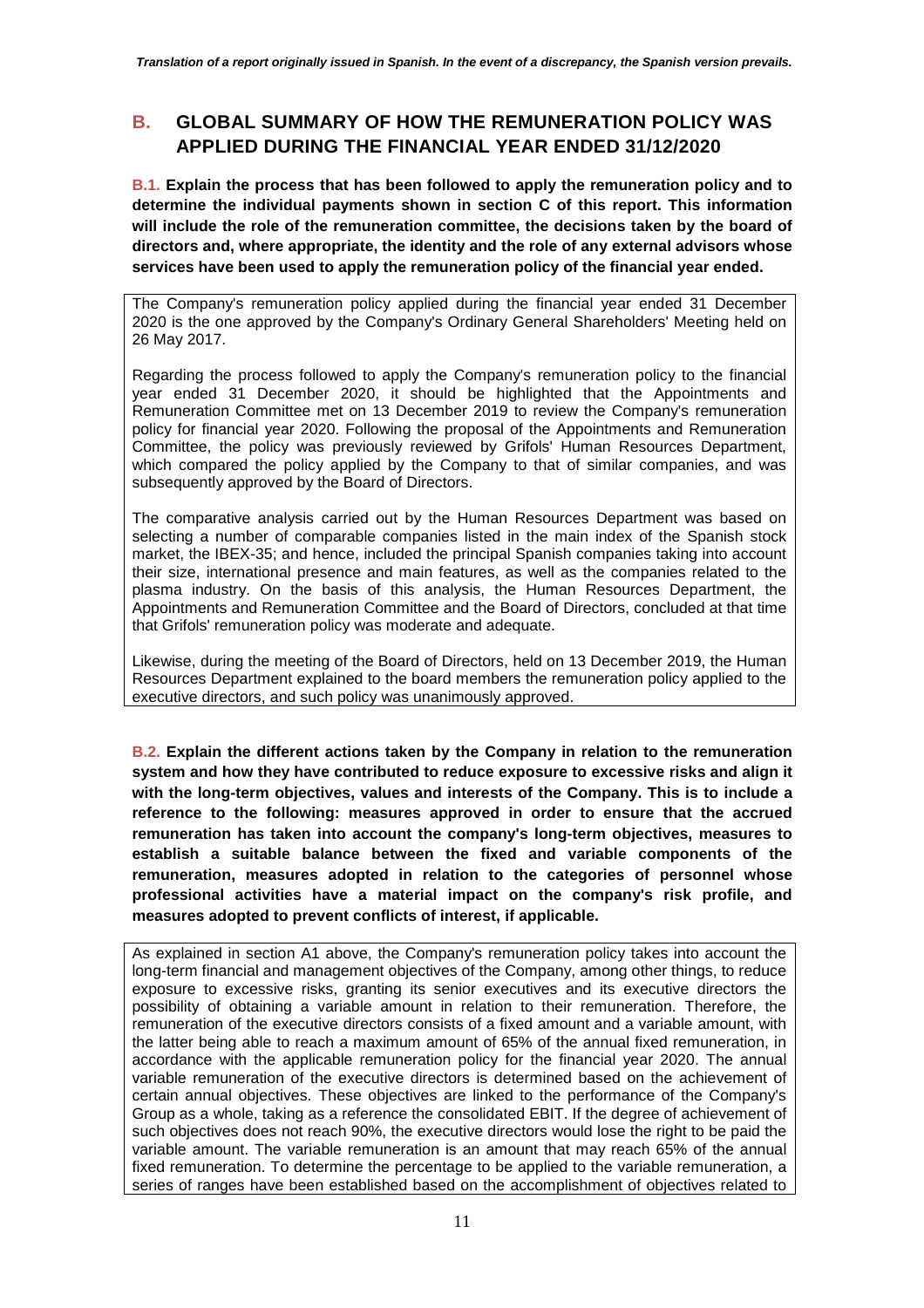#### achievement of the EBIT.

Based on the foregoing, subject to the accomplishment of the objectives determined, the variable remuneration may vary between 0% and a maximum amount that may reach 65% of the annual fixed remuneration. Additionally, it is important to highlight that the participation of the executive directors in Grifols' shareholding is relevant, and this circumstance, together with their stable permanence commitment in such shareholding, ensures that their interests are aligned with the reduction of risks and the creation of value in the Company in the long term.

**B.3. Explain how the remuneration accrued during the financial year complies with the current remuneration policy.** 

**Likewise, explain the relationship between the remuneration obtained by the directors and the results or other performance measurements, in the short and long-term, of the company, explaining, if applicable, how any variations in the company's performance may have influence a variation in the directors' remuneration, including any accrued and deferred payments, and explain how these have contributed to the company's short and long-term results.** 

The remuneration accrued during the financial year ended 31 December 2020 strictly complies with the Company's remuneration policy approved by the General Shareholders' Meeting held on 26 May 2017.

As explained above, the percentage of the variable annual remuneration of the executive directors is determined based on the achievement of the Company's annual objectives, which are set out annually and approved by the Appointments and Remuneration Committee. The objectives are linked to the performance of the Company's Group as a whole, taking as a reference the consolidated EBIT Holding amount, as it is considered one of the main indicators of the Company's management. If the degree of achievement does not reach 90%, the executive directors would lose the right to be paid the variable amount. It is worth mentioning that the percentage applicable to the variable remuneration paid during financial year 2020 and related to the EBIT of 2019 reached a high percentage (64.60%) as a result of accomplishing 99.38% of the objectives determined by the Company for financial year 2019.

It should be noted that, in accordance with the applicable scheme calendar for the variable remuneration of Grifols' executive directors described above, as of the date of this report, the Board of Directors has prepared the annual accounts for the financial year 2020, being therefore possible to already determine the degree of accomplishment of the objectives that give rise to the payment of the executive directors' variable remuneration, which will be payable in March 2021. The degree of accomplishment of the objectives set for has only reached a degree of accomplishment greater than 90% in the Diagnostic and Bio Supplies divisions. Therefore, in accordance with the applicable remuneration policy, the right to receive the variable remuneration would only accrue for an amount corresponding to 9.75% of the annual fixed remuneration (if all the objectives had been accomplished, the variable remuneration would have reached a maximum of 65% of the annual fixed remuneration). The executive directors will receive the corresponding part of this amount in March 2021, according to the scheme calendar explained above.

**B.4. Report on the result of the consultative vote at the general shareholders' meeting on the previous year's annual remuneration report, indicating the number of negative votes cast, if any:** 

|                     | <b>Number</b> | % of total |
|---------------------|---------------|------------|
| <b>Issued Votes</b> | 313.608.974   | 73.59      |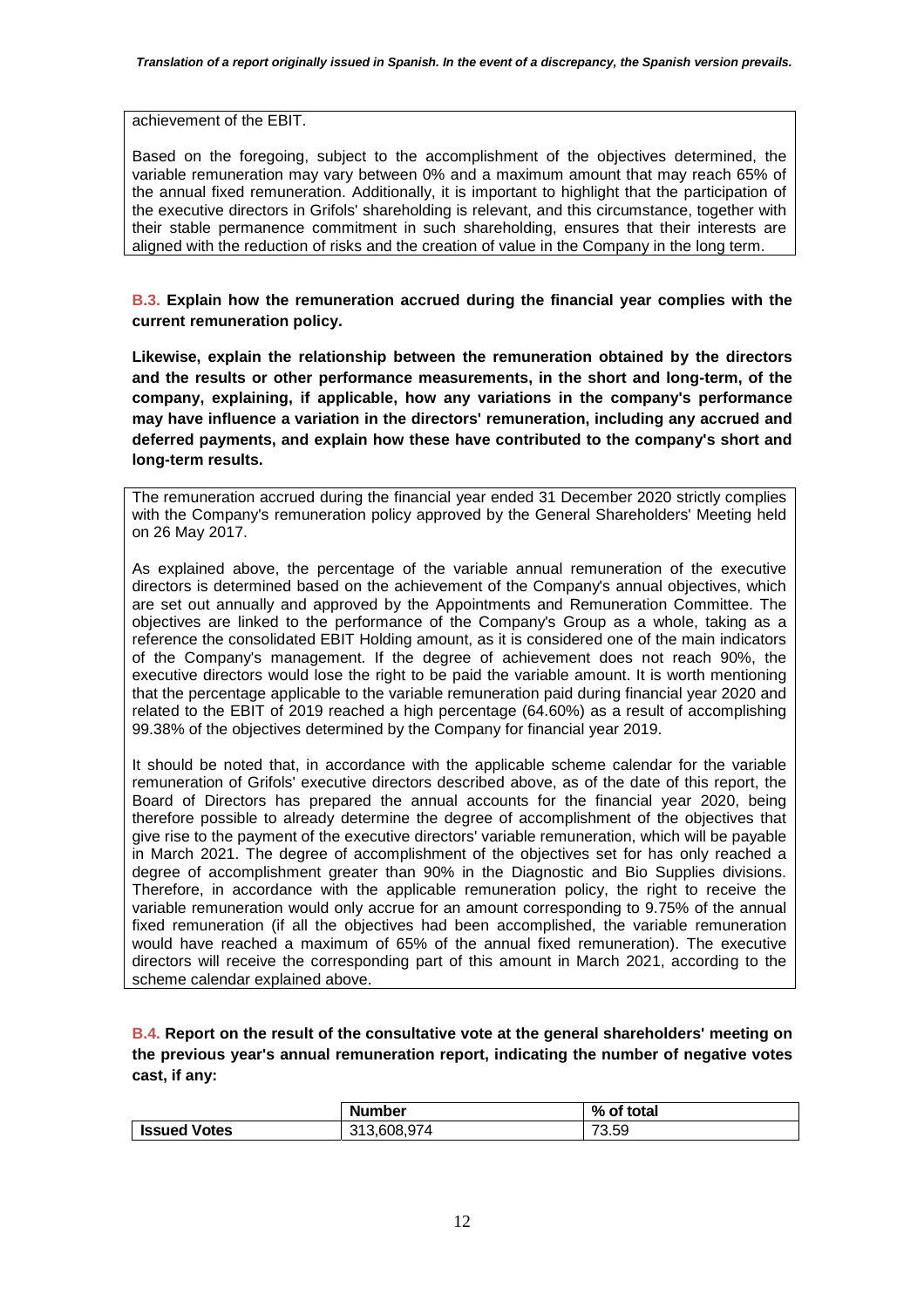|                          | <b>Number</b> | % of total |
|--------------------------|---------------|------------|
| <b>Negative</b><br>votes | 81,329,943    | 25.93      |
| <b>Votes in favour</b>   | 231,946,057   | 73.96      |
| <b>Abstention</b>        | 332,974       | 0.11       |

**B.5. Explain how the fixed components accrued by the directors, in their capacity as such, have been determined during the financial year, and how they have varied compared to the preceding year.** 

The remuneration of the directors in their capacity as such has not varied from the preceding financial year.

Therefore, the remuneration of the directors, in their capacity as such, accrued during the financial year ended 31 December 2020 has been determined based on the Company's remuneration policy, and it has consisted of a fixed amount in cash taking into account position and level of responsibility, and which amounts to €100,000 in favour of each member of the Board of Directors who are non-executive directors, with the exception of those non-executive directors that are rendering professional remunerated services to the Company or the Group during such financial year, and those mentioned later in this section.

The directors that are members of any of the Board of Directors' committees, that is, the Audit Committee and the Appointments and Remuneration Committee, received an additional gross annual amount of €25,000 as a result of having a heavier workload. Therefore, the annual fixed remuneration of the directors who also served as members of a committee amounted to €125,000. Although the Sustainability Committee was established on 11 December 2020, it should be noted that its members did not receive any remuneration for being part of the Committee during the year, as the Committee did not meet during 2020 and its members were unable to effectively perform their duties.

Likewise, the directors that chair each Board of Directors' Committee received an additional annual amount of €25,000, again as a result of a heavier workload in relation to the rest of the committee members. Therefore, the amount of their annual fixed remuneration amounted to €150,000.

The lead independent director received an additional remuneration amounting to €50,000 for performing the duties inherent to this role. Therefore, his total annual fixed remuneration amounted to €150,000.

The remuneration of the Chairman of the Board of Directors of the Company for the financial year ended 31 December 2020 consisted of an annual fixed amount of €965,000. The Chairman's remuneration has been decided taking into account his proven experience as director and Chairman of the Company, in addition to his knowledge in the sector in which the Company operates.

When determining Mr. Grifols Roura's remuneration, the additional duties that he performed, on top of those set out in the Capital Companies Act for the position of Chairman of the Board of Directors, were taken into account. In particular, but not limited to, these duties are related to (i) the internal functioning of the Board of Directors itself, (ii) in collaboration with the Chief Executive Officers, the encouragement to the Board of Directors in developing and ensuring that the appropriate strategy for Grifols is implemented by the executive team, (iii) the corporate governance, (iv) the composition and efficiency of the Board of Directors, and (v) the external representation of the Company.

**B.6. Explain how the salaries accrued during the last financial year by each of the executive directors for performing their executive duties have been determined, and how they have changed from the previous year.**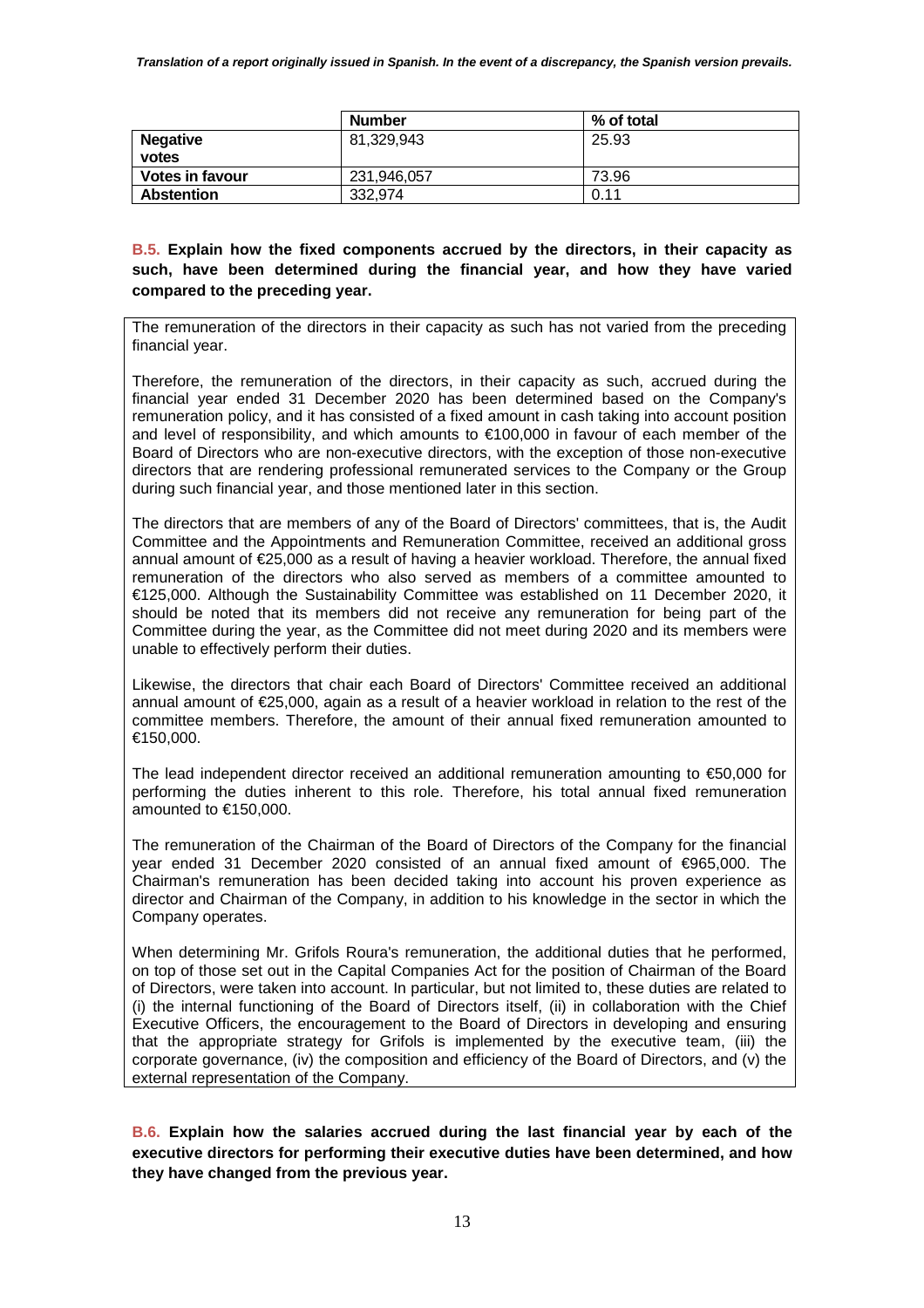The salaries accrued by each of the executive directors for performing their executive duties during the financial year that has ended are the ones set out in their senior management employment contracts.

**B.7. Explain the nature and the main features of the variable components of the remuneration systems accrued during the last financial year.** 

**In particular:** 

**- Identify each one of the remuneration plans that have determined the different types of variable remuneration accrued by each of the directors in the financial year ended, including information on their scope, their date of approval, their date of incorporation, their conditions for consolidation where appropriate, the periods of accrual and validity, the criteria used to evaluate performance and how this has affected the establishment of the variable amount accrued, as well as the measurement criteria used and the period necessary to be in a position to suitably measure all the conditions and criteria stipulated, explaining the applicable criteria and factors in terms of required time and methods to verify that the performance conditions or any other to which the accrual and consolidation of each component of the variable remuneration that was linked to have been effectively met.** 

**In the case of share options and other financial instruments, the general characteristics of each plan will include information on both the conditions to acquire unconditional ownership (consolidation) and to exercise these options or financial instruments, including the price and term to exercise them.** 

- **Each one of the directors, together with their category (executive directors, proprietary directors, independent directors and other external directors), that are beneficiaries of remunerations systems or plans that include variable remuneration.**
- **As the case may be, information is to be provided on periods for the accrual or deferment of payment applied and/or the periods for withholding/unavailability of shares or other financial instruments, in case they exist.**

**Explain the short-term variable components of the remuneration systems.** 

Only executive directors receive the variable component and, as such, they have an employment (or, where applicable, commercial) relationship with the Company.

During financial year 2020, 2 executive directors received an annual variable remuneration derived from their employment relationship (or, where applicable, commercial relationship) with the Company, i.e. the 2 Co-Chief Executive Officers.

The percentage of the variable remuneration is subject to achieving the Company's annual objectives, following common practices of similar companies for analogous roles with similar responsibility. Said objectives are determined annually and are approved by the Appointments and Remuneration Committee. The objectives are linked to the performance of the Company's Group as a whole, taking as reference the consolidated EBIT, as this is considered one of the main indicators of the Company's management.

The EBIT shows the evolution of the Company's business as a whole, including all its business divisions, and more specifically the result it has obtained (before discounting interests and taxes). Therefore, it is considered as the most adequate metric to evaluate the executive directors' operating management of the Company. This parameter also facilitates the transparency of the variable remuneration systems since it is published quarterly.

As previously mentioned, in accordance with the Company's remuneration policy, the variable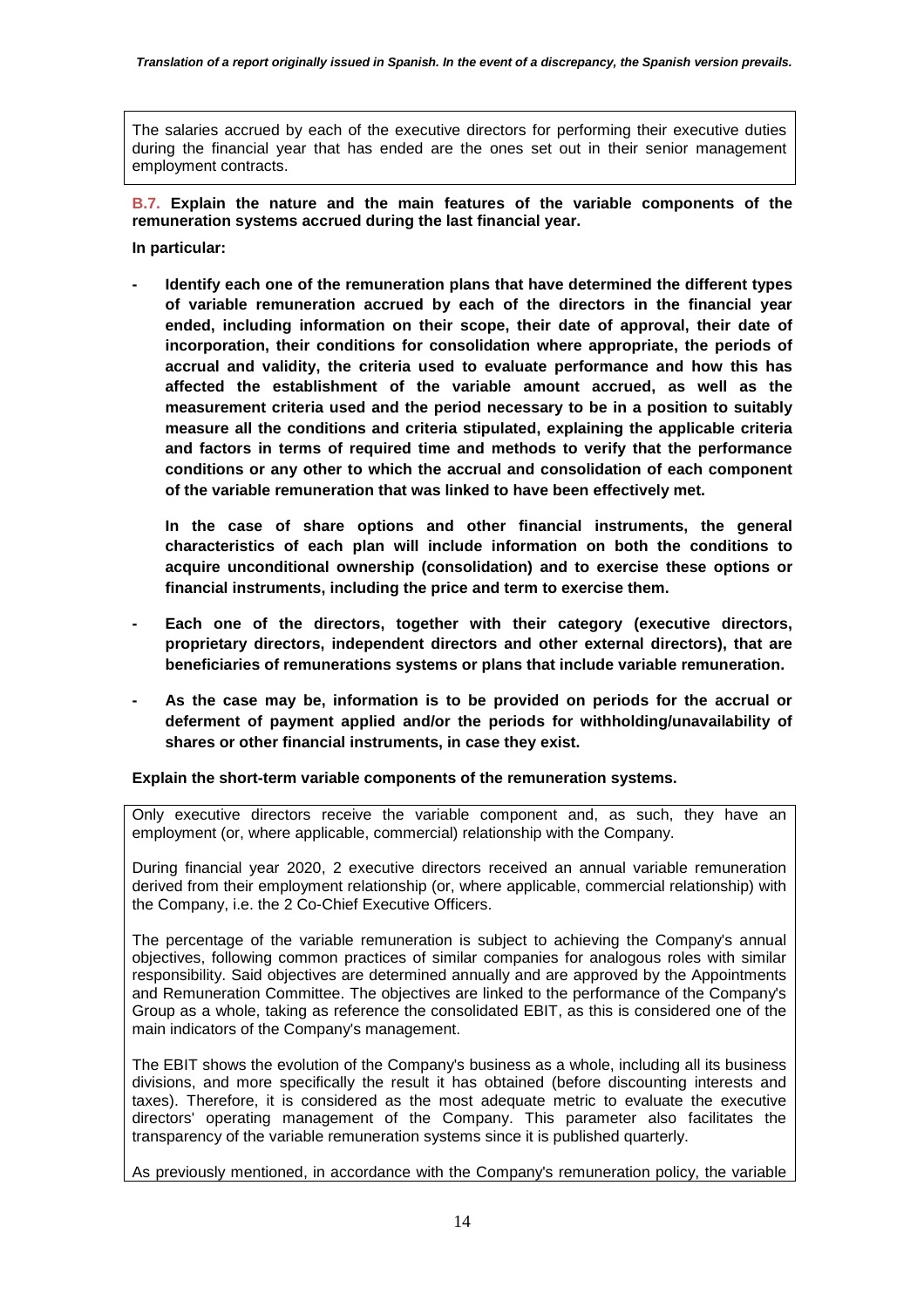remuneration can reach 65% of the annual fixed remuneration. To determine the percentage to be applied to the variable remuneration, a series of ranges have been established based on the accomplishment of objectives related to achievement of the EBIT. As mentioned above, this metric is considered the most adequate to evaluate the management of the executive directors, since it is the main indicator used to measure the Company's operating results. Based on the foregoing, and conditional on the accomplishment of the determined objectives, the variable remuneration may vary between 0% and a maximum amount that may reach 65% of the annual fixed remuneration. It is worth mentioning that the percentage applicable to the variable remuneration paid during financial year 2020 and related to the EBIT of 2019 reached a high percentage (64.60%) as a result of accomplishing 99.38% of the objectives determined by the Company for financial year 2019.

As to the assessment method that shall determine the accomplishment of the objectives, it should be pointed out that the variable remuneration of the executive directors is based on the degree of accomplishment of the objective related to the annual EBIT. If the degree of accomplishment does not reach 90%, the executive directors would lose the right to be paid their variable remuneration.

The scheme calendar for the variable remuneration plan to be applied to the executive directors of Grifols is the following:

- At the end of February each year, the Board of Directors prepares the annual accounts corresponding to the previous financial year and identifies the percentage of objectives reached in order to pay the variable remuneration (bonus).
- In March each year, the executive directors decide which percentage of their variable remuneration (bonus) they want to receive in cash and which percentage in Company Class B shares. Executive directors may receive up to 50% of their variable remuneration in rights over Company Class B shares. The percentage of the variable remuneration (bonus) in cash shall be paid in March each year.
- Rights corresponding to Class B shares received as variable remuneration shall have a vesting period of two (2) years and one (1) day, at which time the Class B shares shall be delivered to the relevant executive directors.

**Explain the long-term variable components of the remuneration systems.** 

N/A

**B.8. Specify if certain variable components have been reduced or claw backed when, in a first case, they had been consolidated and the payment differed or, in a second case, if they had been consolidated and paid, based on data that was later proven as manifestly inaccurate. Describe the reduced or returned amounts as a result of applying the reduction (malus) or clawback clauses, why were they executed and to which financial years they correspond.** 

N/A

**B.9. Explain the main features of the long-term saving systems whose annual, equivalent and long-term amount or cost are shown in the charts found in Section C, including pensions and any other benefits that are being financed, partially or fully, by the company, whether internally or externally granted, specifying the type of scheme, if it is by contribution or defined benefit, the contingencies it covers, the terms of the consolidation of any economic rights for directors, and their compatibility with any kind of compensation for the early resolution or termination of the contractual relationship between the company and the director.**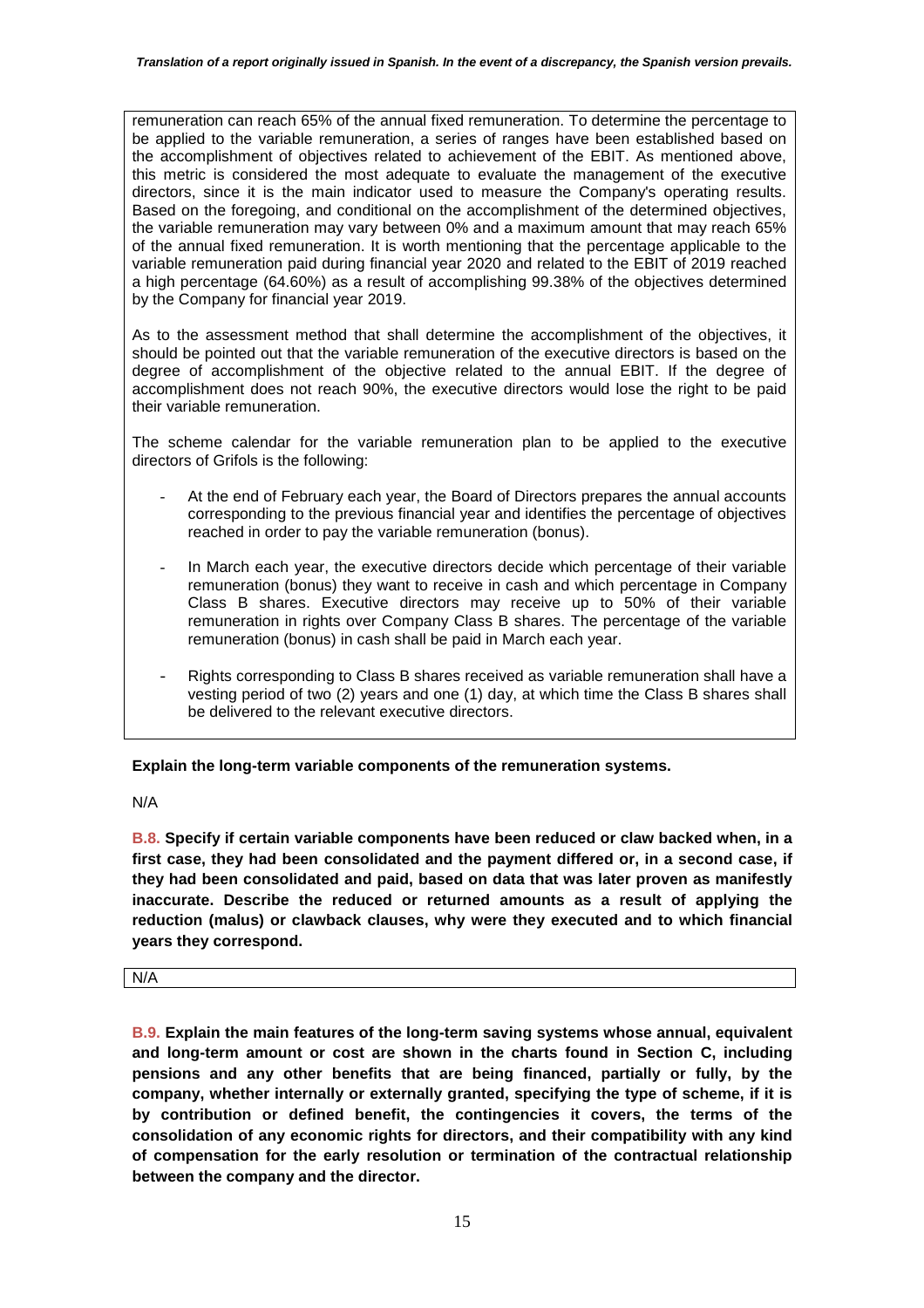*Translation of a report originally issued in Spanish. In the event of a discrepancy, the Spanish version prevails.* 

N/A

**B.10. Explain, if applicable, any indemnities or any other payment as a result of early termination of the contract, regardless of the board member resigning or being dismissed by the company, pursuant to its terms, accrued and/or received by the directors during the financial year ended.** 

N/A

**B.11. Specify if there have been any significant amendments to the contracts of any one carrying out top management duties as executive directors, and, if applicable, explain these amendments. Also, explain the main terms of the new contracts signed by the executive directors during the financial year, unless this has already been covered in section A.1.** 

N/A

**B.12. Explain any supplementary remuneration accrued by board members as compensation for services rendered other than those inherent to their position.** 

N/A

**B.13. Explain any compensation in the form of advanced payments, credits and guarantees granted, with indication of the interest rate, their essential characteristics and the amounts finally returned, as well as the obligations assumed under these by way of guarantees.** 

N/A

**B.14. Detail the remuneration in kind accrued by the directors during the financial year, and briefly explain the nature of the different salary components.** 

N/A

**B.15. Explain the remuneration accrued by the board member by virtue of any payments that the listed company may make to any third party companies in which the board member may render his services, whenever the purpose of said payments is to remunerate the services of said director in the company.** 

N/A

**B.16. Explain any other remuneration concept not included above, whatever its nature may be and whichever the entity of the group paying it may be, especially whenever they may be considered a related-party transaction or their issuing may distort the faithful image of the total remuneration accrued by a director.** 

N/A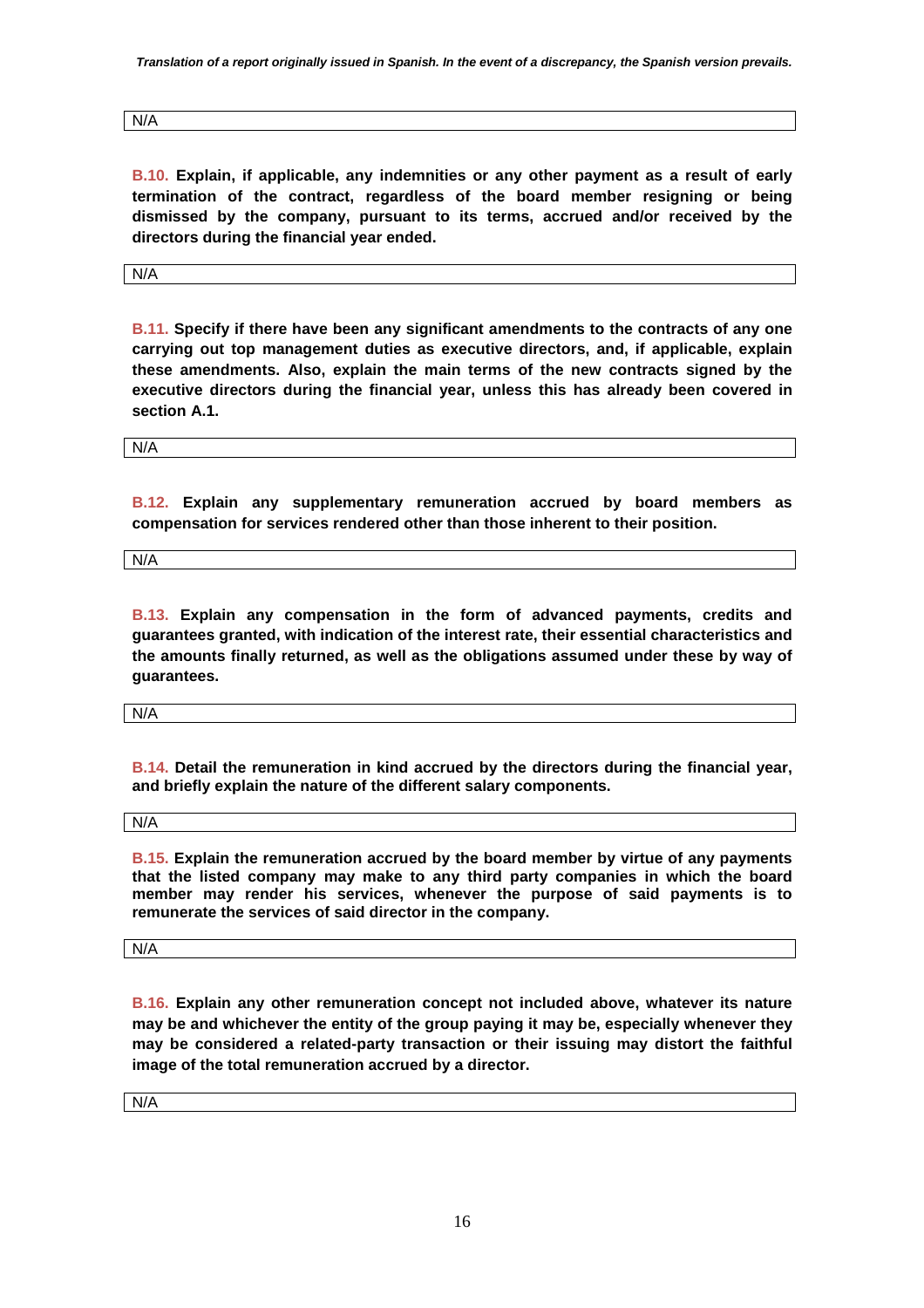# **C. BREAKDOWN OF THE INDIVIDUAL COMPENSATIONS ACCRUED BY EACH BOARD MEMBER**

| <b>Name</b>                    | <b>Type</b>                    | period<br>during<br>Accrued<br>financial year 2020 |
|--------------------------------|--------------------------------|----------------------------------------------------|
| Mr. Tomás Dagá Gelabert        | Other External director        | From 01/01/2020 to 31/12/2020                      |
| Mr. Thomas Glanzmann           | Other External director        | From 01/01/2020 to 31/12/2020                      |
| Mr. Raimon Grifols Roura       | <b>Chief Executive Officer</b> | From 01/01/2020 to 31/12/2020                      |
| Mr. Ramón Riera Roca           | Other External director        | From 01/01/2020 to 31/12/2020                      |
| Mr. Victor Grifols Roura       | Proprietary Chairman           | From 01/01/2020 to 31/12/2020                      |
| Mr. Victor Grifols Deu         | <b>Chief Executive Officer</b> | From 01/01/2020 to 31/12/2020                      |
| Ms. Belén Villalonga Morenés   | Independent director           | From 01/01/2020 to 31/12/2020                      |
| Mr. Luis Isasi Fernández<br>de | Independent director           | From 01/01/2020 to 09/10/2020                      |
| Bobadilla                      |                                |                                                    |
| Ms. Carina Szpilka Lázaro      | Independent director           | From 01/01/2020 to 31/12/2020                      |
| Ms. Marla Elizabeth Salmon     | Independent director           | From 01/01/2020 to 31/12/2020                      |
| Mr. Steven Mayer               | Independent director           | From 01/01/2020 to 31/12/2020                      |
| lñigo<br>Sánchez-Asiaín<br>Mr. | Independent director           | From 01/01/2020 to 31/12/2020                      |
| Mardones                       |                                |                                                    |
| Ms. Enriqueta Felip Font       | Independent director           | From 01/01/2020 to 31/12/2020                      |
| Mr. James Costos               | Independent director           | From 09/10/2020 to 31/12/2020                      |

- **C.1. Complete the following charts in relation to the individualized remuneration of each board member (including the remuneration for performing executive functions) accrued during the financial year.** 
	- **a) Remuneration accrued by the Company covered in this report:** 
		- **i) Compensation in cash (in thousands of €)**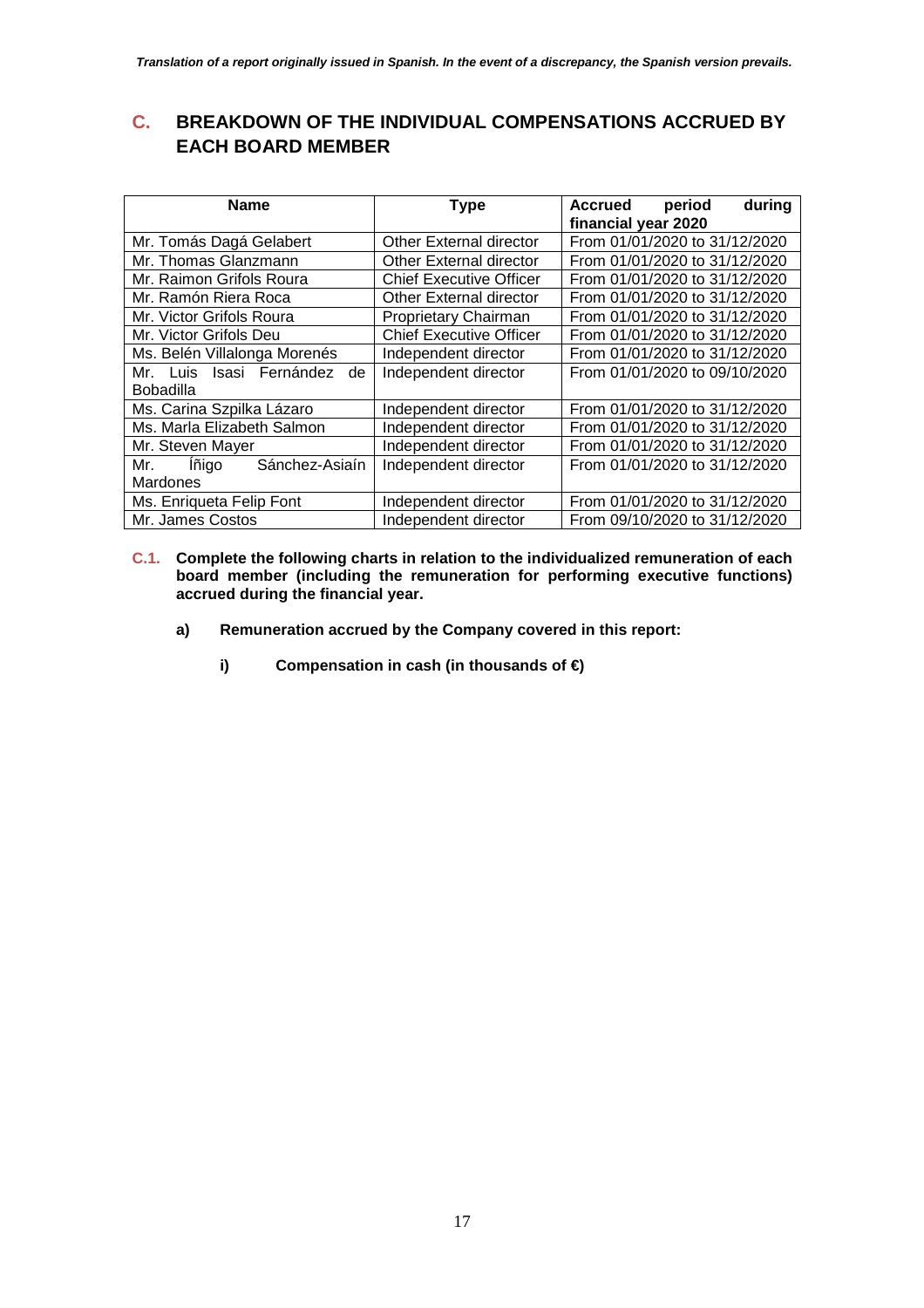| <b>Name</b>                             | <b>Fixed</b><br>remuneration | <b>Allowances</b> | Remuneration<br>for belonging<br>to committees<br>of the Board | <b>Salary</b> | Short term<br>variable<br>remuneration | Long term<br>variable<br>remuneration | <b>Compensations</b> | Other<br>concepts | <b>Total</b><br>year<br>2020 | <b>Total</b><br>year<br>2019 |
|-----------------------------------------|------------------------------|-------------------|----------------------------------------------------------------|---------------|----------------------------------------|---------------------------------------|----------------------|-------------------|------------------------------|------------------------------|
| TOMÁS DAGÁ GELABERT                     |                              |                   |                                                                |               |                                        |                                       |                      |                   |                              |                              |
| THOMAS GLANZMANN                        | 100                          |                   |                                                                |               |                                        |                                       |                      |                   | 100                          | 320                          |
| RAIMON GRIFOLS ROURA                    | 895                          |                   |                                                                |               | 276                                    |                                       |                      |                   | 1,171                        | 1,107                        |
| <b>RAMON RIERA ROCA</b>                 | 100                          |                   |                                                                |               |                                        |                                       |                      |                   | 100                          | 100                          |
| <b>VICTOR GRIFOLS ROURA</b>             | 965                          |                   |                                                                |               |                                        |                                       |                      |                   | 965                          | 965                          |
| <b>VICTOR GRIFOLS DEU</b>               | 895                          |                   |                                                                |               | 276                                    |                                       |                      |                   | 1,171                        | 1,038                        |
| BELÉN VILLALONGA<br><b>MORENÉS</b>      | 100                          |                   | 25                                                             |               |                                        |                                       |                      |                   | 125                          | 125                          |
| LUIS ISASI FERNÁNDEZ<br>DE BOBADILLA    | 75                           |                   | 19                                                             |               |                                        |                                       |                      |                   | 94                           | 125                          |
| CARINA SZPILKA LÁZARO                   | 100                          |                   | 50                                                             |               |                                        |                                       |                      |                   | 150                          | 150                          |
| MARLA ELIZABETH<br><b>SALMON</b>        | 100                          |                   | 50                                                             |               |                                        |                                       |                      |                   | 150                          | 150                          |
| <b>STEVEN MAYER</b>                     | 100                          |                   | 25                                                             |               |                                        |                                       |                      |                   | 125                          | 125                          |
| ÍÑIGO SÁNCHEZ-ASIAÍN<br><b>MARDONES</b> | 100                          |                   | 50                                                             |               |                                        |                                       |                      |                   | 150                          | 150                          |
| <b>ENRIQUETA FELIP FONT</b>             | 100                          |                   |                                                                |               |                                        |                                       |                      |                   | 100                          | 50                           |
| JAMES COSTOS                            | 25                           |                   | 6                                                              |               |                                        | <b>FARM ARE</b>                       |                      |                   | 31                           |                              |

**Observations: The short term variable remuneration of the executive directors corresponds with the achievement of the objectives set for 2019 and** 

**which has been paid during the year 2020.**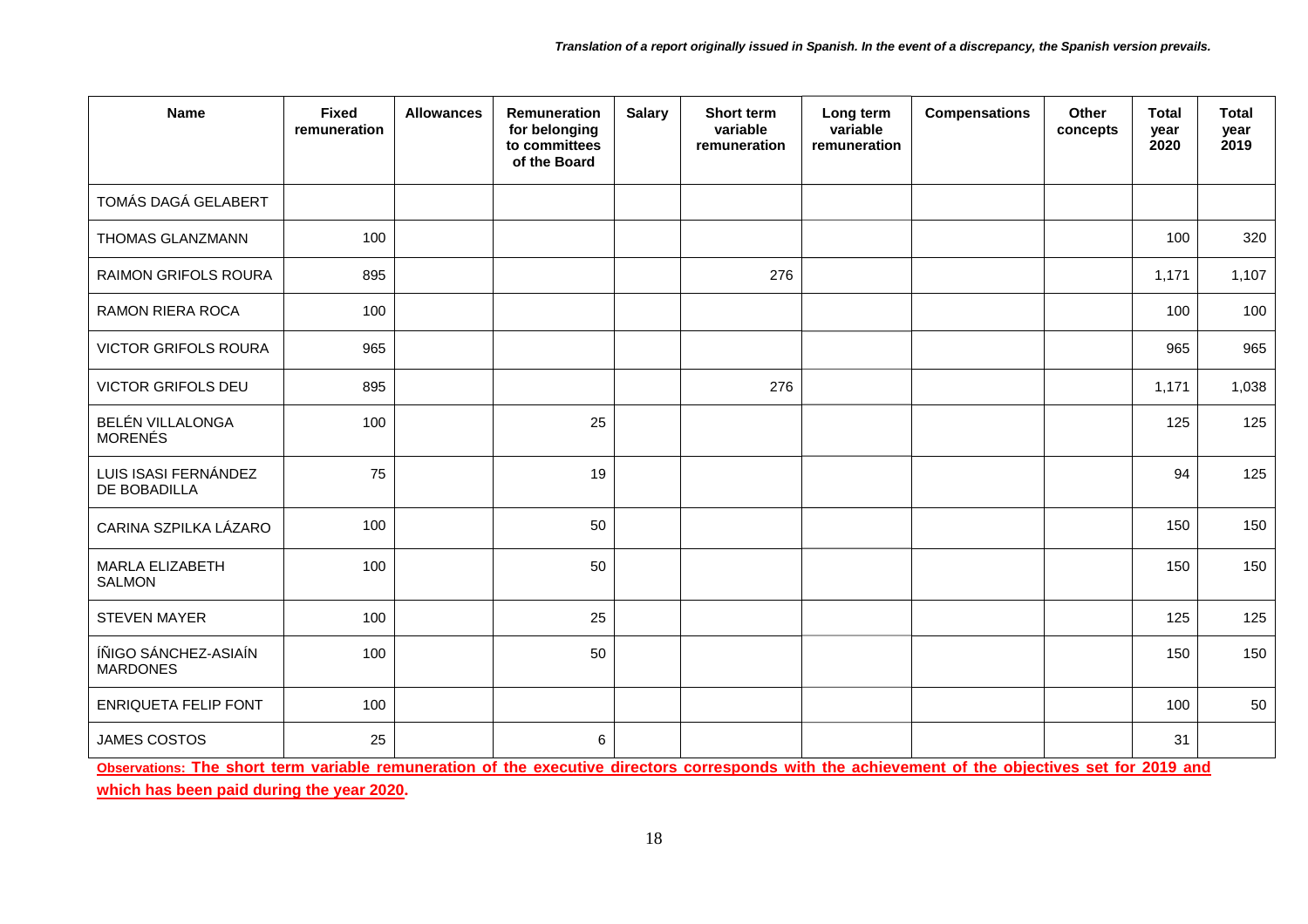**ii) Chart showing the movements in the remuneration systems based on shares and gross benefit from consolidated shares or financial instruments.**

| Name                       | Name of<br>scheme | <b>Financial instruments at</b><br>the beginning of the<br>financial year 2020 |                                | <b>Financial instruments</b><br>granted during the<br>financial year 2020 |                                |                       | Financial instruments consolidated during the financial year 2020 | <b>Instruments</b><br>expired and<br>not<br>exercised | <b>Financial instruments at</b><br>the end of the financial<br>year 2020                      |                       |                       |                                |
|----------------------------|-------------------|--------------------------------------------------------------------------------|--------------------------------|---------------------------------------------------------------------------|--------------------------------|-----------------------|-------------------------------------------------------------------|-------------------------------------------------------|-----------------------------------------------------------------------------------------------|-----------------------|-----------------------|--------------------------------|
|                            |                   | No. of<br>instruments                                                          | No. of<br>equivalent<br>shares | No. of<br>instruments                                                     | No. of<br>equivalent<br>shares | No. of<br>instruments | No. of<br>equivalent/consolidated<br>shares                       |                                                       | Gross profit on<br>consolidated shares<br>or financial<br>instruments<br>(thousands of euros) | No. of<br>instruments | No. of<br>instruments | No. of<br>equivalent<br>shares |
| Raimon<br>Grifols<br>Roura | <b>RSU</b>        | 44,059                                                                         | 44,059                         | 20,422                                                                    | 20,422                         | 22,341                | 22,341                                                            | 15.28                                                 | 341                                                                                           | $\mathbf 0$           | 42,140                | 42,140                         |
| Victor<br>Grifols<br>Deu   | <b>RSU</b>        | 28,381                                                                         | 28,381                         | 20,422                                                                    | 20,422                         | 12,567                | 12,567                                                            | 15.28                                                 | 192                                                                                           | $\mathbf 0$           | 36,236                | 36,236                         |

#### **iii) Long- term saving systems**

There are no long-term saving systems.

### **iv) Details of other items**

There are no other items.

**b) Remuneration accrued by board members of the company due to them being on boards in other companies of the group:**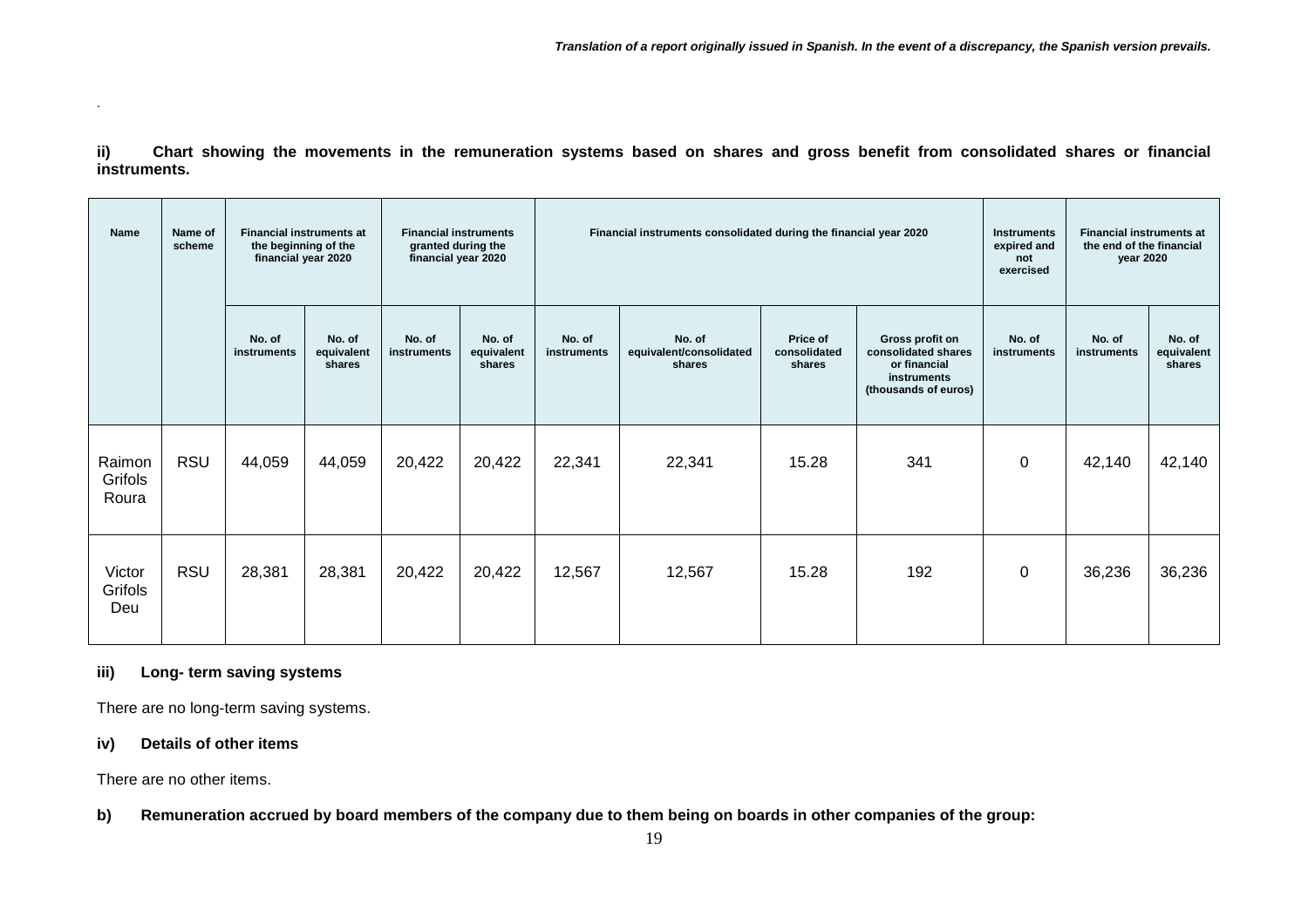## **i) Compensation in cash (in thousands of €)**

There are no compensation in cash.

### **ii) Share-based payment systems**

There are no share-based payment systems.

### **iii) Long-term savings schemes**

There are no long-term saving schemes.

### **iv) Other concepts (in thousands of euros)**

There are no other concepts.

## **c) Summary of compensations (in thousands of euros):**

The amounts corresponding to all remuneration concepts included in this report that have been accrued by the board member must be included in the summary, in thousands of euros.

| Name                           |                                  |                                                                             | <b>Compensation accrued in the Company</b> |                                       |                                            | Compensation accrued in the group's companies |                                                                             |                                    |                                       |                                          |                                                             |
|--------------------------------|----------------------------------|-----------------------------------------------------------------------------|--------------------------------------------|---------------------------------------|--------------------------------------------|-----------------------------------------------|-----------------------------------------------------------------------------|------------------------------------|---------------------------------------|------------------------------------------|-------------------------------------------------------------|
|                                | Total<br>remuneration<br>in cash | Gross profit<br>on<br>consolidated<br>shares or<br>financial<br>instruments | Savings<br>systems<br>remuneration         | Remuneration<br>for other<br>concepts | Total<br>financial<br>year 2020<br>company | <b>Total</b><br>remuneration<br>in cash       | Gross profit<br>on<br>consolidated<br>shares or<br>financial<br>instruments | Savings<br>systems<br>remuneration | Remuneration<br>for other<br>concepts | Total<br>financial<br>year 2020<br>group | <b>Total financial</b><br>year 2020<br>company and<br>group |
| TOMÁS DAGÁ<br><b>GELABERT</b>  |                                  |                                                                             |                                            |                                       |                                            |                                               |                                                                             |                                    |                                       |                                          |                                                             |
| THOMAS GLANZMANN               | 100                              |                                                                             |                                            |                                       | 100                                        |                                               |                                                                             |                                    |                                       |                                          | 100                                                         |
| <b>RAIMON GRIFOLS</b><br>ROURA | 1,171                            | 341                                                                         |                                            |                                       | 1,512                                      |                                               |                                                                             |                                    |                                       |                                          | 1,512                                                       |
| RAMON RIERA ROCA               | 100                              |                                                                             |                                            |                                       | 100                                        |                                               |                                                                             |                                    |                                       |                                          | 100                                                         |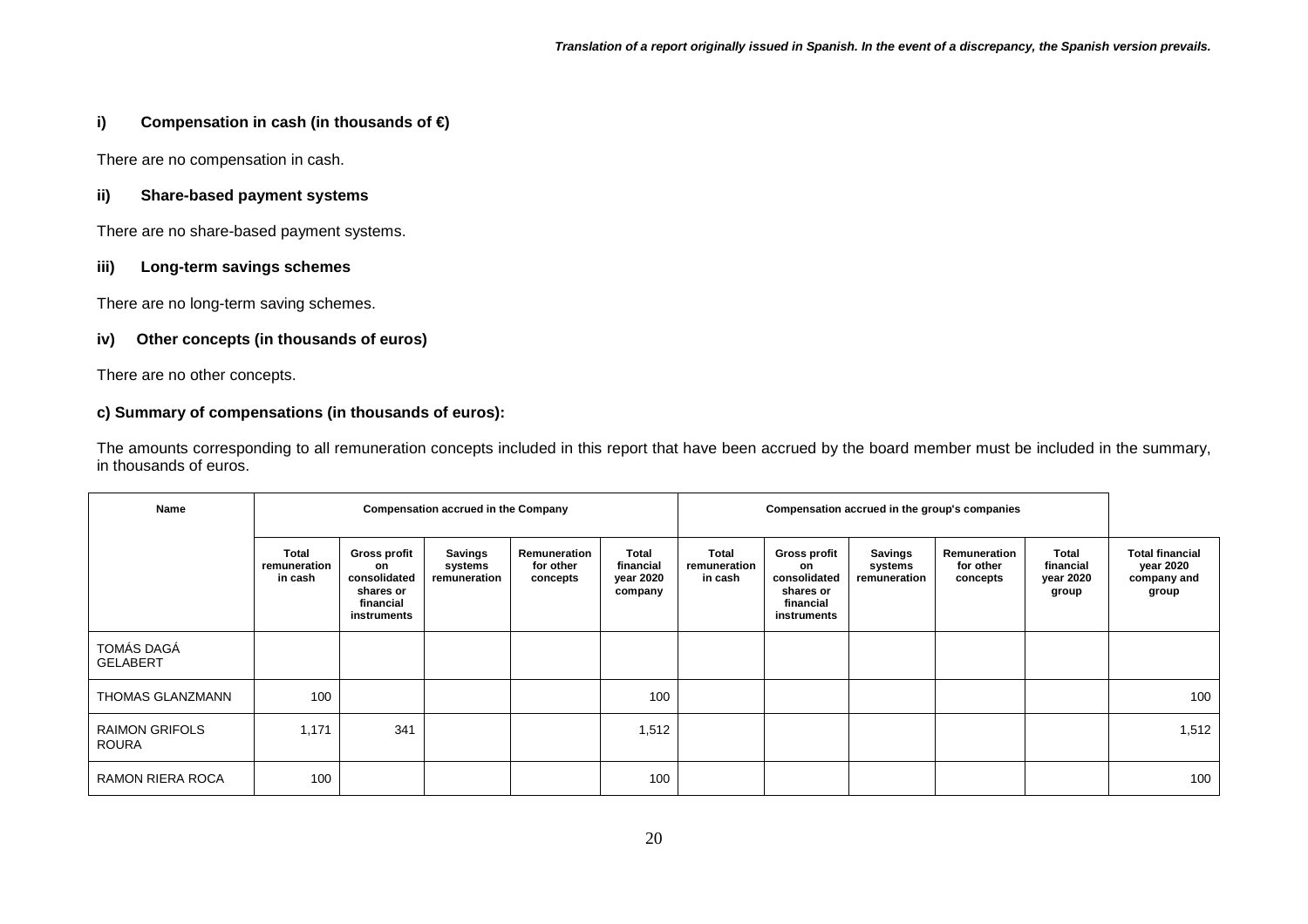| <b>VICTOR GRIFOLS</b><br><b>ROURA</b>   | 965   |     |  | 965   |  |  | 965   |
|-----------------------------------------|-------|-----|--|-------|--|--|-------|
| VICTOR GRIFOLS DEU                      | 1,171 | 192 |  | 1,363 |  |  | 1,363 |
| BELÉN VILLALONGA<br><b>MORENÉS</b>      | 125   |     |  | 125   |  |  | 125   |
| LUIS ISASI FERNÁNDEZ<br>DE BOBADILLA    | 94    |     |  | 94    |  |  | 94    |
| CARINA SZPILKA<br>LÁZARO                | 150   |     |  | 150   |  |  | 150   |
| MARLA ELIZABETH<br>SALMON               | 150   |     |  | 150   |  |  | 150   |
| STEVEN MAYER                            | 125   |     |  | 125   |  |  | 125   |
| ÍÑIGO SÁNCHEZ-ASIAÍN<br><b>MARDONES</b> | 150   |     |  | 150   |  |  | 150   |
| ENRIQUETA FELIP FONT                    | 100   |     |  | 100   |  |  | 100   |
| JAMES COSTOS                            | 31    |     |  | 31    |  |  | 31    |
| <b>TOTAL</b>                            | 4,432 | 533 |  | 4,965 |  |  | 4,965 |